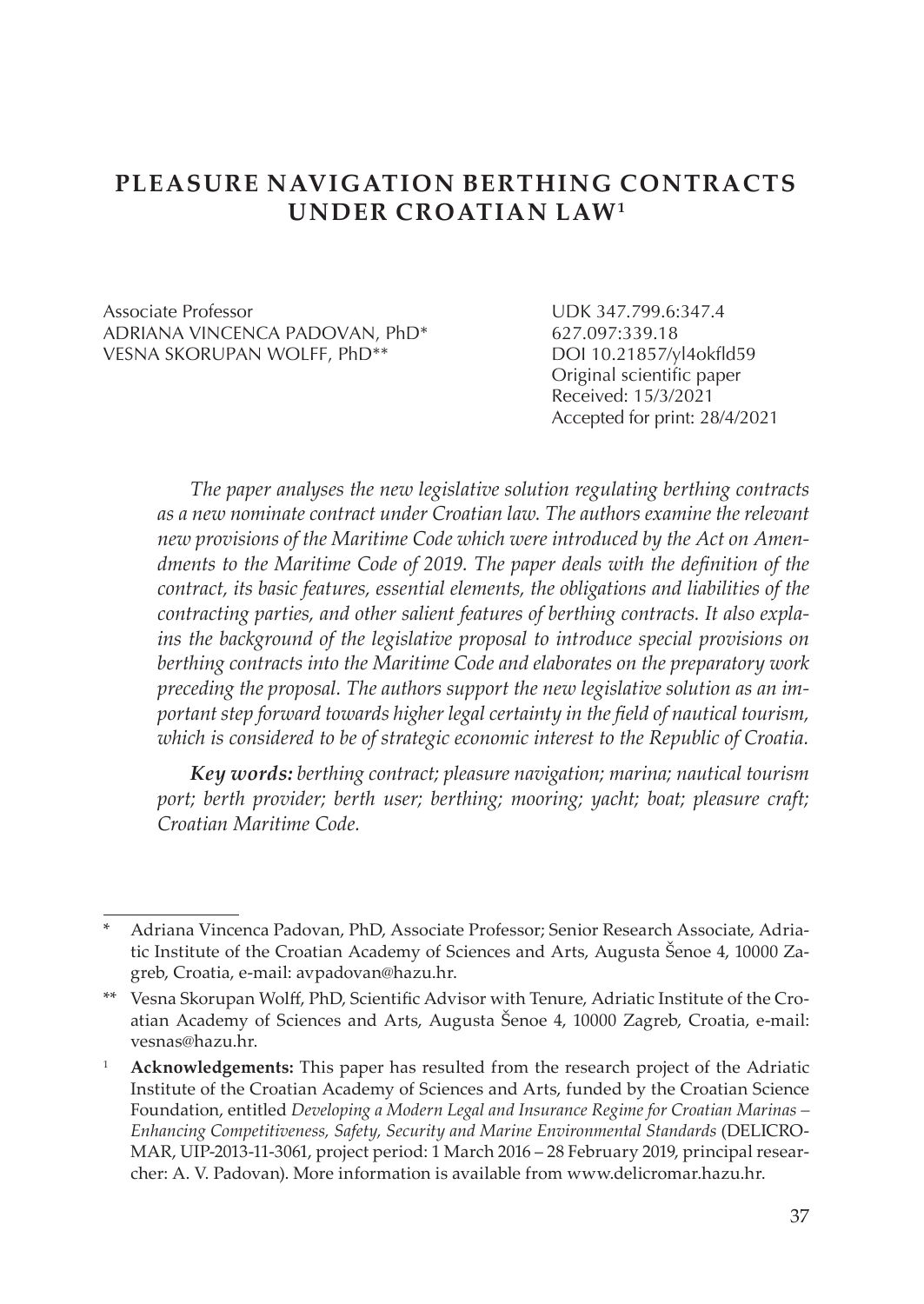#### **1. INTRODUCTION**

There has been an intensive development of nautical tourism in Croatia over the past thirty years. Today, there are 167 nautical tourism ports in Croatia, with about 18,179 berths for pleasure craft. In 2019, there were over 204,000 vessels in transit in these ports, and the total income realised in nautical tourism ports amounted to about  $E122$  million, of which around 71% came from renting out berths.<sup>2</sup> Furthermore, there is a considerable berthing capacity for pleasure craft in ports open to public traffic and also in sports ports, and the number of these berths has been continuously rising.<sup>3</sup> Consequently, the provision of nautical services, and in particular the business of renting berths for pleasure craft, has become an important economic activity. In fact, nautical tourism has become of strategic interest and certainly requires a solid and adequate legal framework to ensure its further sustainable development.

In this context, berthing contracts have been identified as an important legal basis for the successful business of renting berths in Croatian ports. As in most other maritime countries, prior to the last revision of the Maritime Code of 2019,<sup>4</sup> berthing contracts in Croatia were not specially regulated by any source of legislation and therefore belonged to the group of innominate contracts. However, in practice they have been the most frequently concluded contracts in the field of nautical tourism. The research conducted as part of the DELICROMAR<sup>5</sup> project

<sup>2</sup> Croatian Bureau of Statistics, *Nautical Tourism – Capacity and Turnover of Ports 2019*, First Release no. 4.3.4, 15 May 2020.

<sup>3</sup> According to Croatian law, in particular the Maritime Domain and Seaports Act (*Official Gazette*, 158/2003, 100/2004, 141/2006, 38/2009, 123/2011, 56/2016, hereinafter: MDSPA) and subsidiary legislation, berths for pleasure craft can be established in county and local ports open to public traffic, nautical tourism ports and sports ports. However, unlike nautical tourism ports that are operated commercially, sports ports are given under concession to non-profit sport clubs, and berths therein are designated for pleasure craft owned or used for non-commercial purposes by the members of the club. It is estimated that in Croatia there are about 9,000 pleasure craft berths in sports ports (see Luković, T. et al., *Nautički turizam Hrvatske*, Redak, Split, 2015, p. 167), about 2,000 pleasure craft berths in county and local ports (see Perko, N., *Valorization of the Maritime Traffic Vessel Impact to the Capacity of the Sea Ports*, Doctoral Thesis, Faculty of Transport and Traffic Sciences, University of Zagreb, Zagreb, 2017, p. 24, available from https://repozitorij.fpz.unizg.hr/ en/islandora/object/fpz%3A820, accessed 18 December 2018) and about 18,200 berths in nautical tourism ports (see Croatian Bureau of Statistics, 2020, *op. cit*.) However, it should be noted that these assessments vary considerably, due to the large number of administratively unregulated and unclassified berths.

<sup>4</sup> The Act on Amendments to the Maritime Code, *Official Gazette*, no. 17/2019.

<sup>&</sup>lt;sup>5</sup> The research covered 37 marinas run by 12 marina operators in Croatia, the Association of Croatian Marinas of the Croatian Chamber of Economy, the Ministry of the Sea, Tran-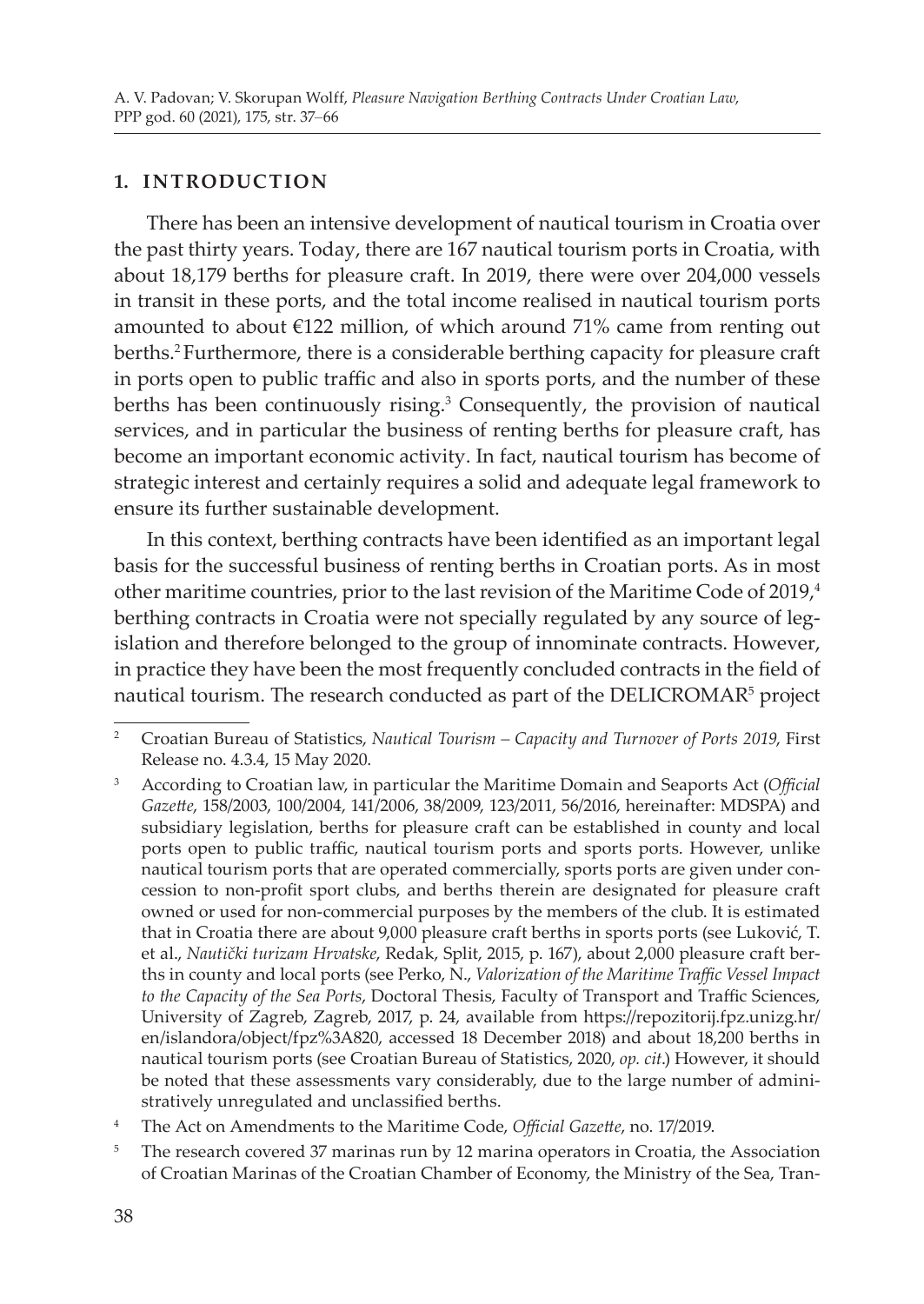has shown that berthing contracts in Croatia have not reached such a level of standardisation as to be considered a typical contract. Furthermore, the research has shown that in practice written berthing contract forms and the general terms and conditions of the various marina operators and other port operators providing berthing and mooring services frequently suffer from a lack of clarity and precision, resulting in non-uniform interpretation and judicial practice. On the other hand, most Croatian port operators, as providers of berthing and mooring services, apply very similar rules of practice, implementing three to four essentially equal berthing contract models. The fact that practical implementation of berthing contracts is comparable and actually very similar in Croatian ports provides a solid basis for formal standardisation of private regulation, particularly in terms of port operator general terms and conditions and berthing contract models. Moreover, the research results led to the conclusion that legislative regulation of this frequently concluded contract that is vital for all pleasure craft berthing service providers is both possible and desirable as a major step towards legal certainty in the field.<sup>6</sup> Finally, the legislator adopted *de lege ferenda* proposals created within the DELICROMAR project and introduced special legislative provisions regulating berthing contracts as nominate contracts. The new legislative provisions were included in the latest revision of the Maritime Code of 2019.

The main contents of any berthing contract include the service provider's obligation to provide a safe berth for a particular vessel during a defined period of time in consideration of a certain fee. Additionally, the service provider may un-

sport and Infrastructure, and the Ministry of Tourism. The research was based on an analysis of marina operator general terms and conditions and berthing contract forms, followed by interviews with marina management, combined with a written questionnaire. It also covered all relevant sources of legislation and case law. In addition, the research included a comparative analysis of the relevant legal sources and business practices in Slovenia, Montenegro, Malta, Italy, Spain and the United States.

<sup>6</sup> For a more detailed discussion, see Padovan, A. V., Marina Operator's Liability Arising from Berthing Contracts and Insurance Matters, *Comparative Maritime Law*, vol. 52, no. 167, 2013, pp. 1-35; Skorupan Wolff, V.; Padovan, A. V., Are there any Elements of the Contract of Custody in the Marina Operators' Contracts of Berth?, in Ćorić, D.; Radionov, N.; Čar, A. (Eds.), *Conference Book of Proceedings of the 2nd International Conference on Transport and Insurance Law, INTRANSLAW Zagreb 2017,* Faculty of Law, University of Zagreb, Zagreb, 2017, pp. 313-353; Padovan, A. V.; Skorupan Wolff, V., The Effect of the Craft's Sinking on the Contractual Relationship of the Parties to the Contract of Berth and Deposit of a Pleasurecraft, *Conference Book of Proceedings of the 2nd Adriatic Maritime Law Conference, 2nd AMLC 2017, Comparative Maritime Law*, vol. 57 (2018), no. 172, pp. 149-175; Skorupan Wolff, V.; Padovan, A. V., Ugovor o vezu *de lege ferenda*, in Barbić, J. (Ed.), *Pravni okvir za luke nautičkog turizma (The Legal Framework for the Nautical Tourism Ports)*, Nakladnički niz *Modernizacija prava*, knjiga br. 42, Hrvatska akademija znanosti i umjetnosti, Zagreb, 2018, pp. 41-93.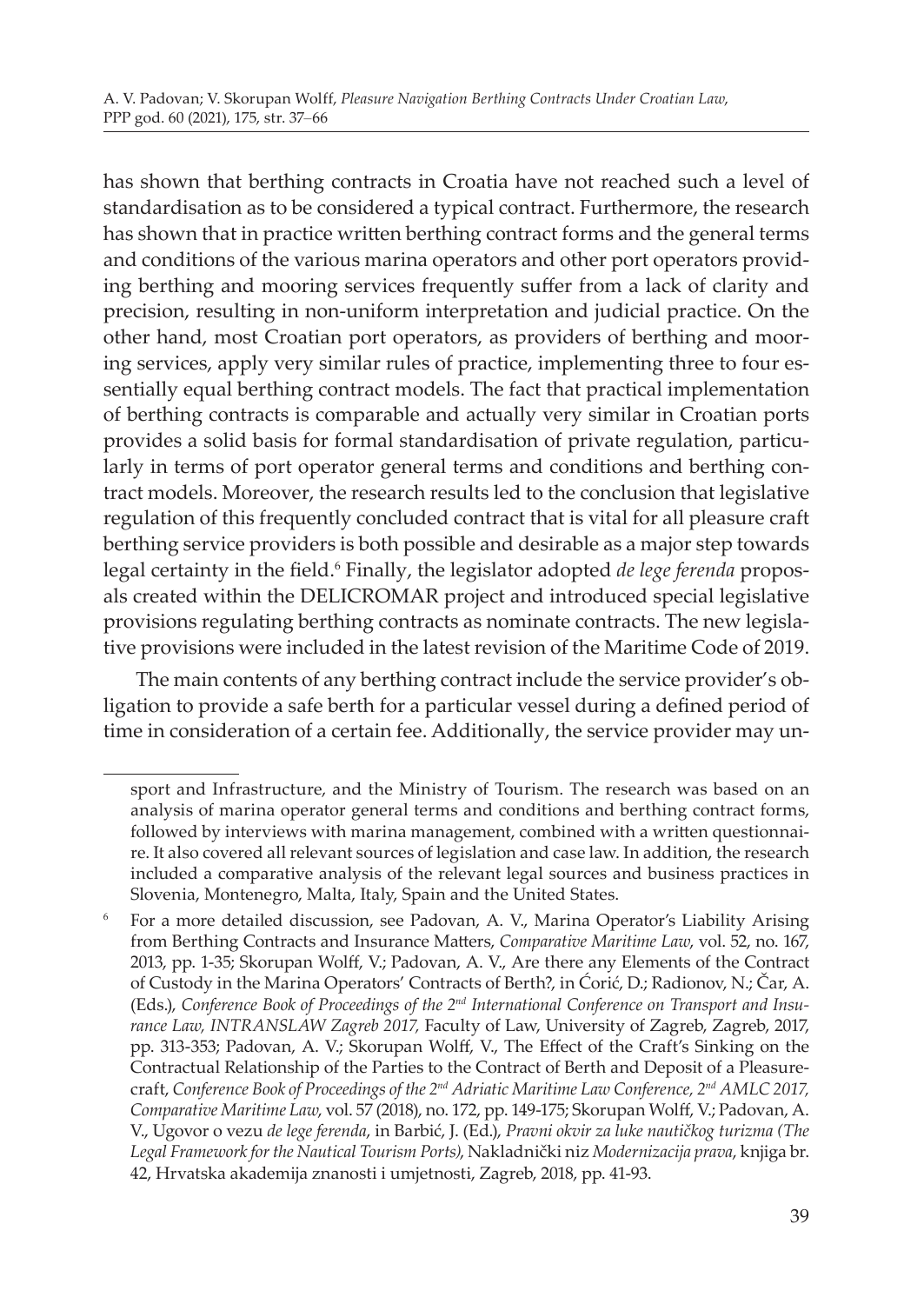dertake to supervise the berthed vessel or to perform certain additional services or work in relation to it. The contract itself is the main legal source relevant for the interpretation of the legal relationship between the service provider and the berth user. However, if there is a dispute and the contract itself or the applicable general terms and conditions of the berth provider are not sufficiently clear, the competent court will construe the contract in accordance with the applicable legislative provisions. Prior to the new legislative solution adopted within the framework of the Maritime Code as amended in 2019, the courts had to construe the contract in accordance with the general rules and principles of contract law contained in the Civil Obligations Act.<sup>7</sup> Since prior to 2019 a berthing contract was an innominate contract, the courts would, where necessary, look into the special provisions of the Civil Obligations Act that specifically regulate certain types of nominate contracts which by their nature most closely corresponded to the contract in dispute. Usually, the subsidiary application of the legislative provisions on rental contracts, service contracts (*locatio conductio operis*), mandates and deposits (bailments, custody) used to come into play, but also other nominate contracts could have been relevant in a particular instance.<sup>8</sup>

Taking into consideration that the average value of the vessels in permanent berths in Croatian marinas amounts to about €165,000, although the value frequently reaches over  $\epsilon$ 1,000,000, the claims in question tend to be very high.<sup>9</sup> Disputes are usually complicated, especially in terms of evidence proceedings, and they tend to be lengthy and costly. Unclear and imprecise contract forms and marina operator general terms and conditions resulting in non-uniform judicial practice additionally complicate the situation. On the other hand, the business practice in terms of the content and description of berthing services used in pleasure navigation has been sufficiently harmonised. Therefore, it seemed sensible to introduce a set of new legislative provisions regulating berthing contracts, harmonising the theoretical concepts and practical solutions, and establishing a coherent system of predominantly dispositive legal norms. The new legislative text should serve as a minimum legal standard and as a guideline for further harmonisation and standardisation of private regulation, i.e. berthing contract standard forms and general terms and conditions used in practice.

<sup>7</sup> *Official Gazette*, nos. 33/2005, 41/2008, 125/2011, 75/2015.

<sup>8</sup> Padovan, A. V., Marina Operator's Liability Arising from Berthing Contracts…, *op. cit*.*,* pp. 16-21; Skorupan Wolff, V.; Padovan, A. V., Ugovor o vezu *de lege ferenda…*, *op. cit*., p. 42.

<sup>9</sup> 95% of the pleasure craft permanently berthed in Croatian marinas are below 20 m in length, but the remaining 5% of vessels are larger yachts that sometimes reach values of up to €20 million. See Skorupan Wolff, V.; Padovan, A. V., Ugovor o vezu *de lege ferenda…, op. cit*., p. 43.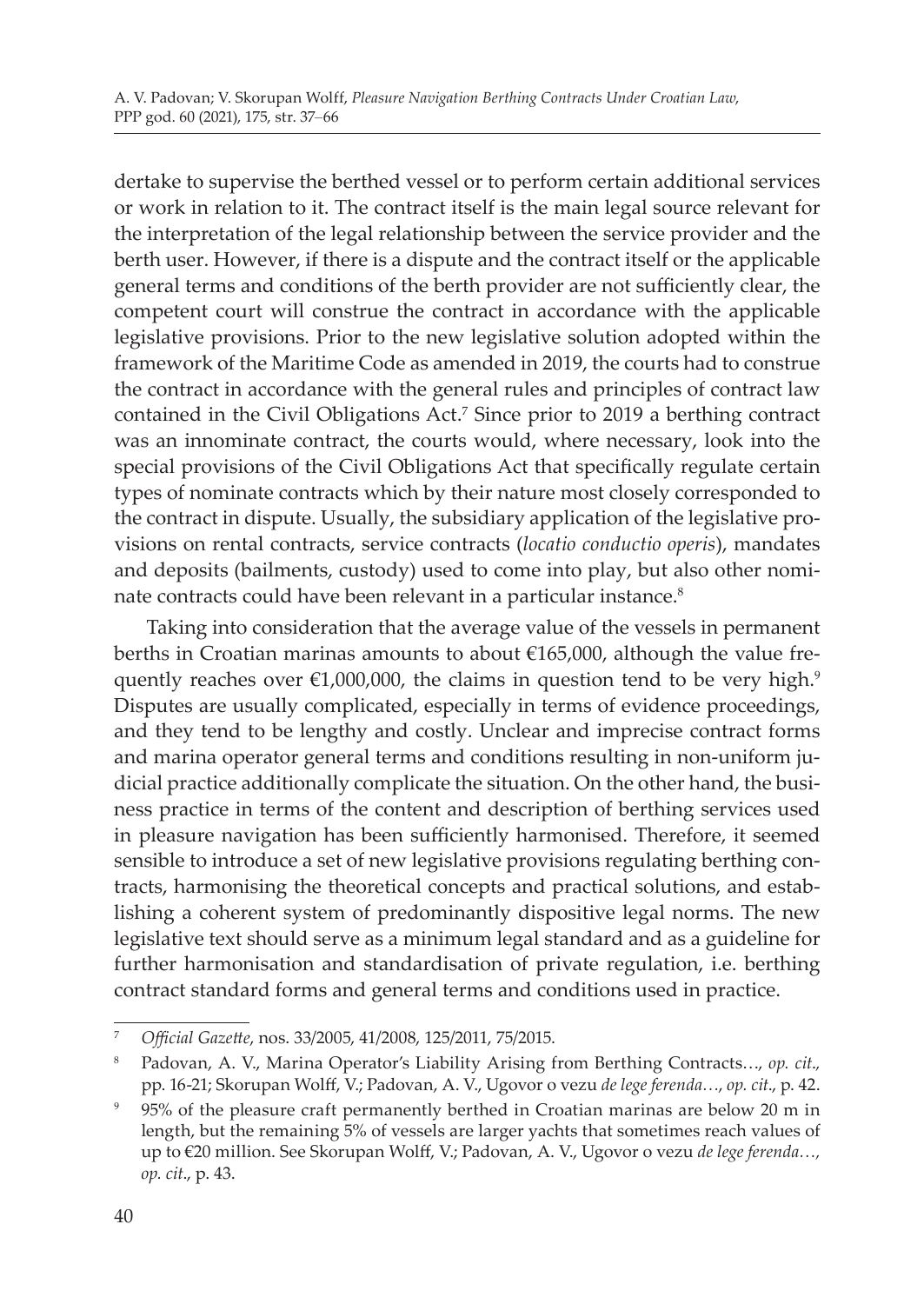The idea of introducing berthing contracts as a new nominate contract in Croatian law was widely supported by the profession and the legislator. Therefore, a proposal of new legislative provisions on berthing contracts was submitted to the Expert Committee of the Ministry of the Sea, Transport and Infrastructure for the revision of the Maritime  $Code^{10}$  in November 2011. It was drafted based on the DELICROMAR project research results to reflect and duly respect existing business practices. The proposal was included in the final draft of the Act on Amendments to the Maritime Code (P.Z.E. No. 421) submitted to Parliament in August 2018 and finally adopted by the Parliament in February 2019. In the following text, we will present and analyse the new legislative provisions regulating berthing contracts.

#### **2. A DEFINITION OF BERT HING CON T R ACTS AND T HE SCOPE OF APPLICATION OF THE NEW LEGISLATIVE PROVISIONS**

The new legislative provisions regulating berthing contracts are contained in the Maritime Code, Part VII – Contracts, under new Heading II A) - Yacht and Boat Charter Contracts and Pleasure Navigation Berthing Contracts (Arts. 673 j) *et seq*.). A berthing contract is defined as a contract in which a berthing service provider undertakes to provide a place for the safe berthing of a particular yacht or boat in the sea or on land, and in return the berth user undertakes to pay a berthing fee. The new legislative provisions are designed and adapted for berthing contracts commonly concluded in the course of pleasure navigation. In other words, they apply to pleasure craft berths, whilst berthing contracts for merchant ships, fishing vessels, inland navigation vessels and all other types of vessel remain innominate contracts under Croatian law. However, it should be noted that the new provisions on pleasure navigation berthing contracts are also relevant to other categories of berth, as their subsidiary application by way of analogy is possible due to the fact that the new legislative provisions most closely correspond to the respective innominate contracts, i.e. contracts relating to all other categories of berth.<sup>11</sup>

<sup>10</sup> The Maritime Code, *Official Gazette*, nos. 181/2004, 76/2007, 146/2008, 61/2011, 56/2013, 26/2015.

<sup>&</sup>lt;sup>11</sup> On the interpretation and construction of contracts by the analogous application of legislative provisions, see Slakoper, Z.; Gorenc, V., *Obvezno pravo: Opći dio – sklapanje, promjena i prestanak ugovora (The Law of Obligations: General Part – Contract Conclusion, Alteration and Termination)*, Novi informator, Zagreb, 2009, p. 111.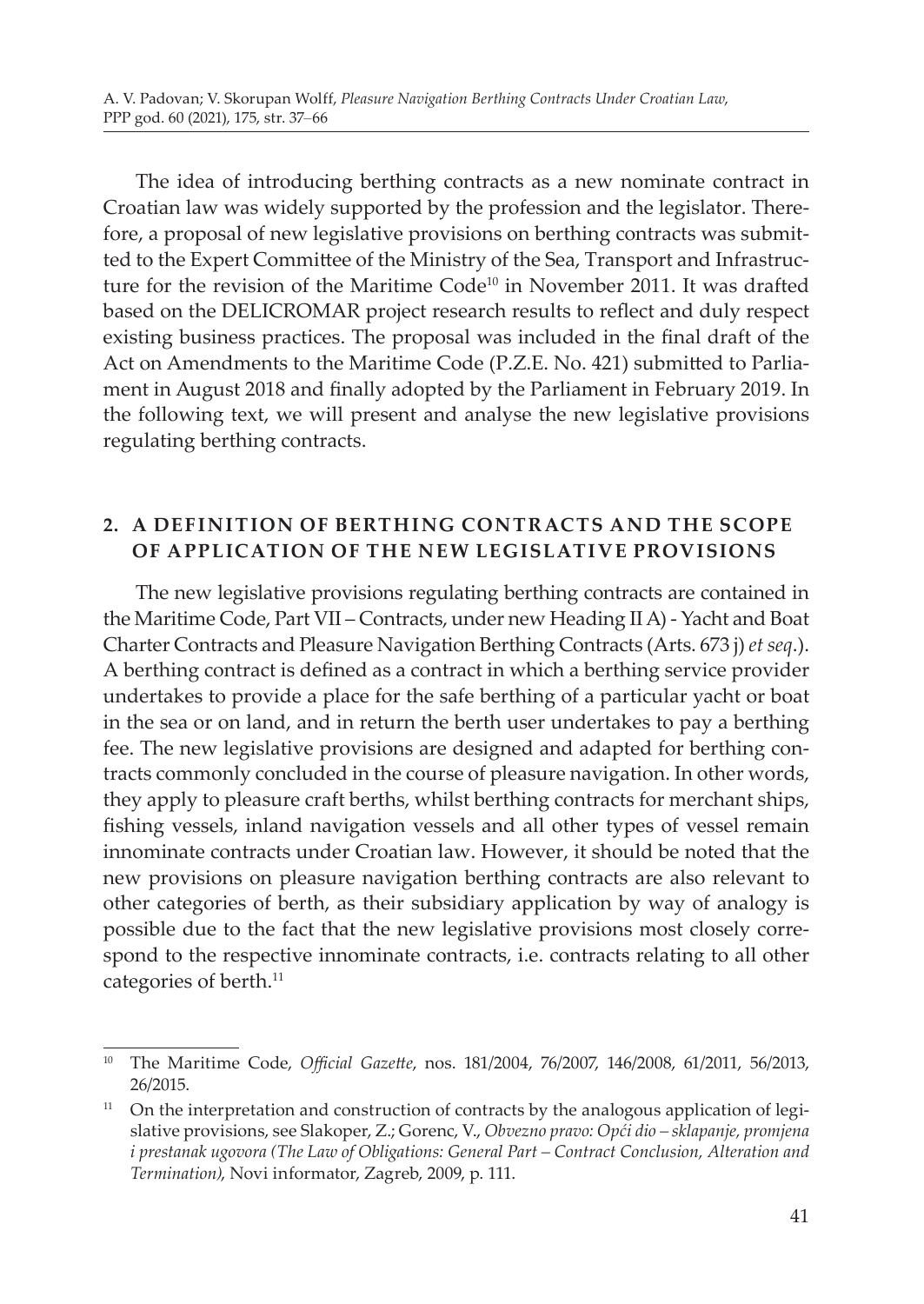Whilst the essential obligation of the berthing service provider is to assign a place for a safe berth for a particular vessel, the contract may include certain additional obligations on the part of the berthing service provider, including in particular the supervision of the vessel and or additional work or services in relation to the berthed vessel. The additional obligations of the berthing service provider are not presumed and must be expressly stated and defined in the contract.

The relevant business practice differentiates between a permanent berth and a transit berth. A transit berth is used in the course of navigation as a temporary berth for the purpose of taking on supplies, carrying out small repairs, changing the nautical tourists on board, sleeping over, sheltering from bad weather, etc. It presupposes a short-term contractual relationship which can last several hours, a day, or a few days or weeks.<sup>12</sup> On the other hand, a permanent berth presupposes a long-term contractual relationship and its purpose is *inter alia* vessel layup outside the navigation season. In local business practice, a permanent berth is usually based on an annual contract with the possibility of automatic extension or renewal. The new legislative provisions on berthing contracts apply to both categories of berth. The distinction between permanent and transit berths is not firmly defined. It is broadly determined as arising from the parties' intentions and the nature of the contract (Maritime Code, Art. 673 k), para. 1).

A berthing contract is regulated as a consensual and informal contract, which means that it is concluded when the parties have agreed upon the essential terms of the contract, and therefore no special form is required for the contract to be effected. In practice, a permanent berthing contract is commonly concluded in written form, but *de lege lata* the written form is not compulsory (Maritime Code, Art. 673 k), para. 3). On the other hand, a transit berthing contract is considered to have been concluded when the vessel gets into the berth, unless the berthing service provider objects to this (Maritime Code, Art. 673 k), para. 2).

Furthermore, the new legislative provisions apply to sea berths as well as to dry berths. In this sense, it is irrelevant whether the dry berth is located in a port, on the maritime domain or inland, as long as it is technically equipped to allow for the stay and accommodation of persons on board, and as long as it is concerned with navigation. In other words, its aim must be connected with maintaining the vessel's main and real purpose of being used for navigation. Thus, it is logical that the berth user's obligation is to maintain the vessel in a seaworthy condition throughout the contract period. On the other hand, vessel storage or deposit in hangars or similar fenced and locked facilities, where no stay or ac-

<sup>12</sup> Padovan, A. V.; Skorupan Wolff, V., The Effect of the Craft's Sinking…, *op. cit*., p. 158.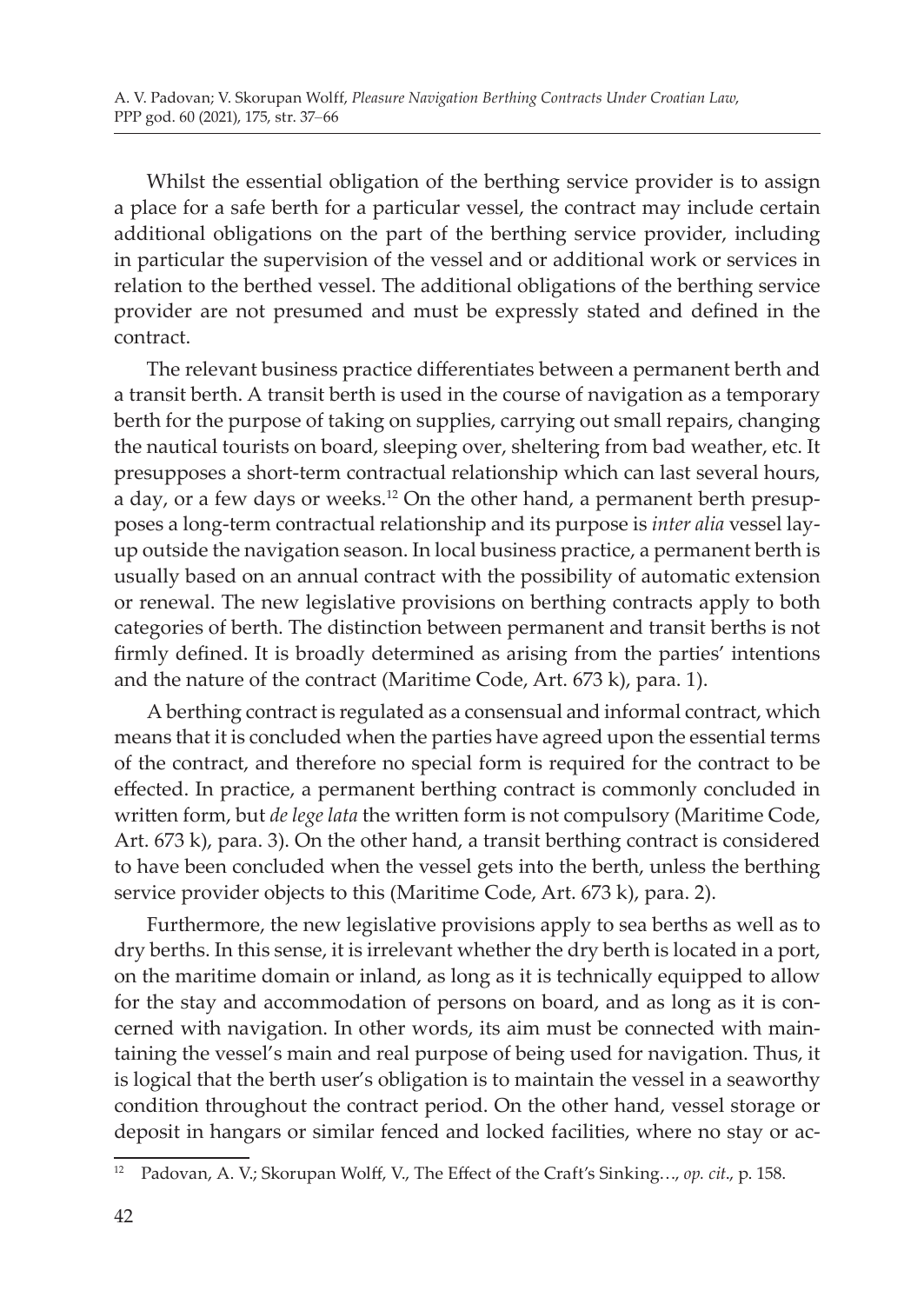commodation of persons on board is possible and no preparation of the vessel for navigation can be performed, does not fall within the scope of application of the new legislative provisions. In the absence of clear and precise contractual provisions, the latter arrangements remain subject to the existing provisions of the Civil Obligations Act regulating deposit contracts.<sup>13</sup>

#### **3. CONTRACTING PARTIES**

#### a) The Berthing Service Provider

The legal term "berthing service provider" encompasses any person, legal or natural, whose business activity is to provide berthing services for pleasure navigation. The new legislative provisions do not define a list of stakeholders that provide such services, such as marina operators, public port operators, concessionaires in public ports, sport clubs operating sports ports, and anchorage, mooring area and similar berthing or mooring facility operators. The respective list of possible entities and enterprises as well as their legal nomenclature depend on the legislative regulation of ports and the maritime domain, in particular the MDSPA and subsidiary legislation. Therefore, the drafters did not wish to burden the text of the Act on Amendments to the Maritime Code with provisions that would be dependent upon other maritime legislation which is currently also under revision, and potentially subject to many further and frequent amendments in future. Instead, the term "berthing service provider" is introduced as a widely defined legal term encompassing all stakeholders providing berthing services for pleasure navigation. The new legislative provisions also treat the problem of illegal berths, i.e. berths that have been illegally built, established or offered on the market against the rules of the MDSPA, the Tourism Services Act  $(TSA)$ ,<sup>14</sup> or subsidiary legislation, or in breach of the relevant concession contract for commercial use of the maritime domain. Berthing contracts involving such illegal berths would be valid but voidable. It is prescribed that if a berthing service provider exploits a berth which is subject to a berthing contract but without any legal basis to perform such a business activity in accordance with the laws regulating seaports, the maritime domain and the provision of services in nautical tourism, the berthing service provider shall be strictly liable to the berth user for any damage or loss occurring in relation to the contract (Maritime Code, Art.  $673$  lj), para.  $2 - 4$ ). Besides the prescribed civil law sanction of strict liability, such berthing service providers shall also be subject to the administrative and

<sup>13</sup> Skorupan Wolff, V.; Padovan, A. V., Ugovor o vezu *de lege ferenda…, op. cit*.*,* p. 49.

<sup>14</sup> *Official Gazette*, no. 130/2017.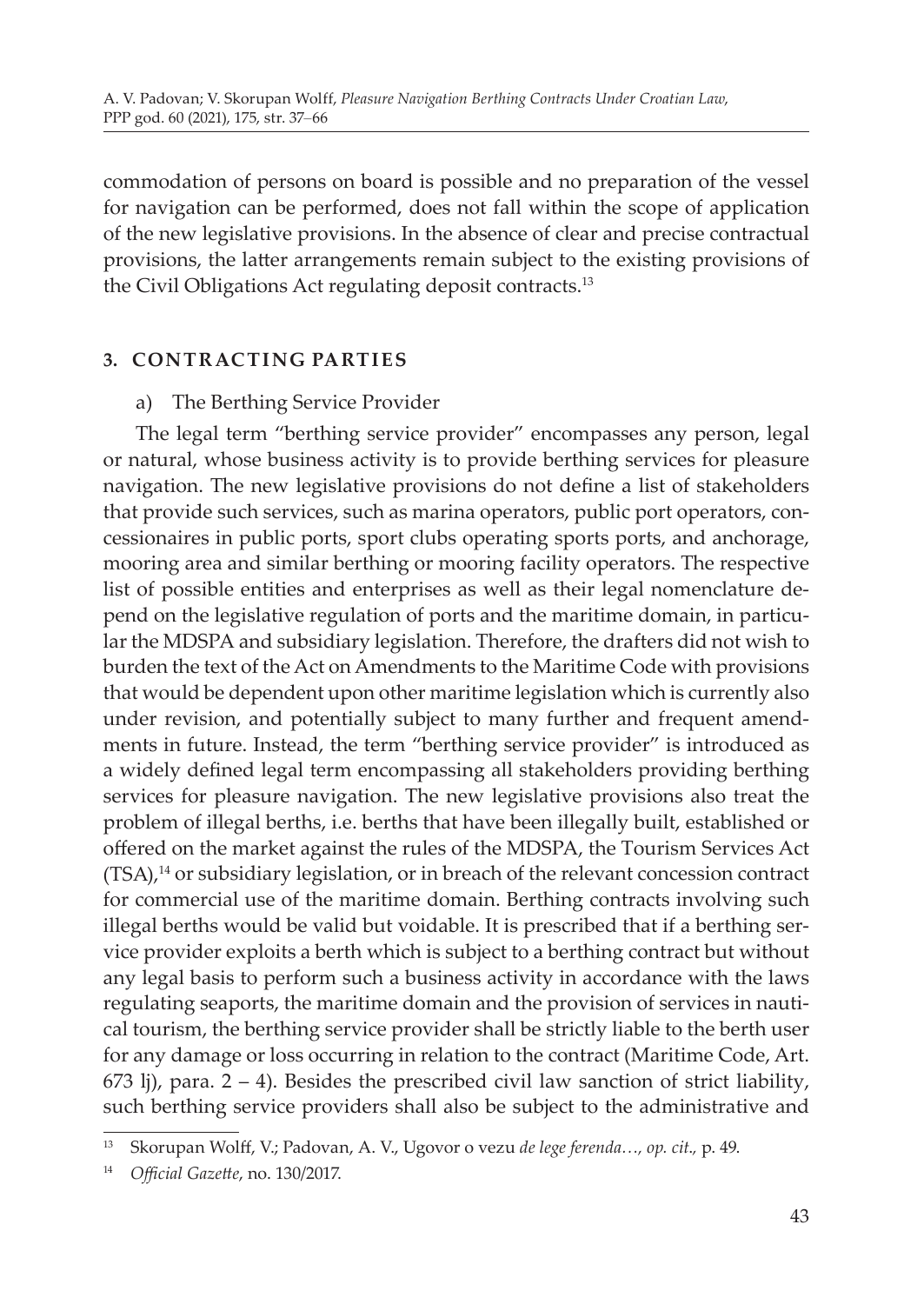criminal law sanctions already prescribed by the MDSPA, TSA and Criminal Code.15,16 Furthermore, the legislative provisions regulating berthing contracts stipulate that in the abovementioned case the berth user shall also be entitled to rescind the contract (Maritime Code, Art. 673 lj), para. 5). It should be noted that according to the existing general rules of contract law, the berth user is also entitled to set the contract aside as voidable based on fraudulent deception (Civil Obligations Act, Art. 284) or a mistake as to the subject matter contained in the contract (Civil Obligations Act, Art. 280).

# b) The Berth User

In permanent berthing contracts, the berth user is normally the owner, lessee, bareboat charterer or manager of the berthed vessel. On the other hand, in transit berthing contracts, the berth user can also be the charterer of the berthed vessel.

A special problem arising in practice relating to permanent berthing contracts is a change of ownership or possession of the vessel during the contract period. Since a contract is binding only upon the contracting parties, a change of ownership or possession of the vessel does not automatically lead to a change of the user of the berth. The original berth user should thus continue to be bound by the contract until its expiry, cancellation, termination or assignment. However, due to the nature of berthing contracts, which presupposes a close relationship between the contracting parties and a factual and legal link between the berth user and the vessel which is subject to the berthing contract, the identity of the berth user is of crucial importance to the berthing service provider. This especially follows from the fact that some of the berth user's main obligations are to keep the vessel in a safe and sound seaworthy condition and to effect and maintain adequate insurance cover for the vessel, including hull and machinery and third-party liability insurance. Furthermore, the berth user's identity and ownership of the vessel is also crucial, as the vessel represents a type of security for the berthing service provider's claims under the berthing contract.

It is therefore recommended that the parties precisely regulate the consequences of a change of ownership or possession of the vessel in a permanent berthing contract. In the absence of an express contractual provision concerning this issue, the general rule on the assignment of contracts applies (Civil Obliga-

<sup>15</sup> *Official Gazette*, nos. 125/2011, 144/2012, 56/2015, 61/2015, 101/2017.

<sup>&</sup>lt;sup>16</sup> E.g. sanctions for illegal use of the maritime domain are prescribed in Articles 112 and 114 of the MDSPA. The Criminal Code prescribes a criminal sanction for illegal construction on the maritime domain in Article 212.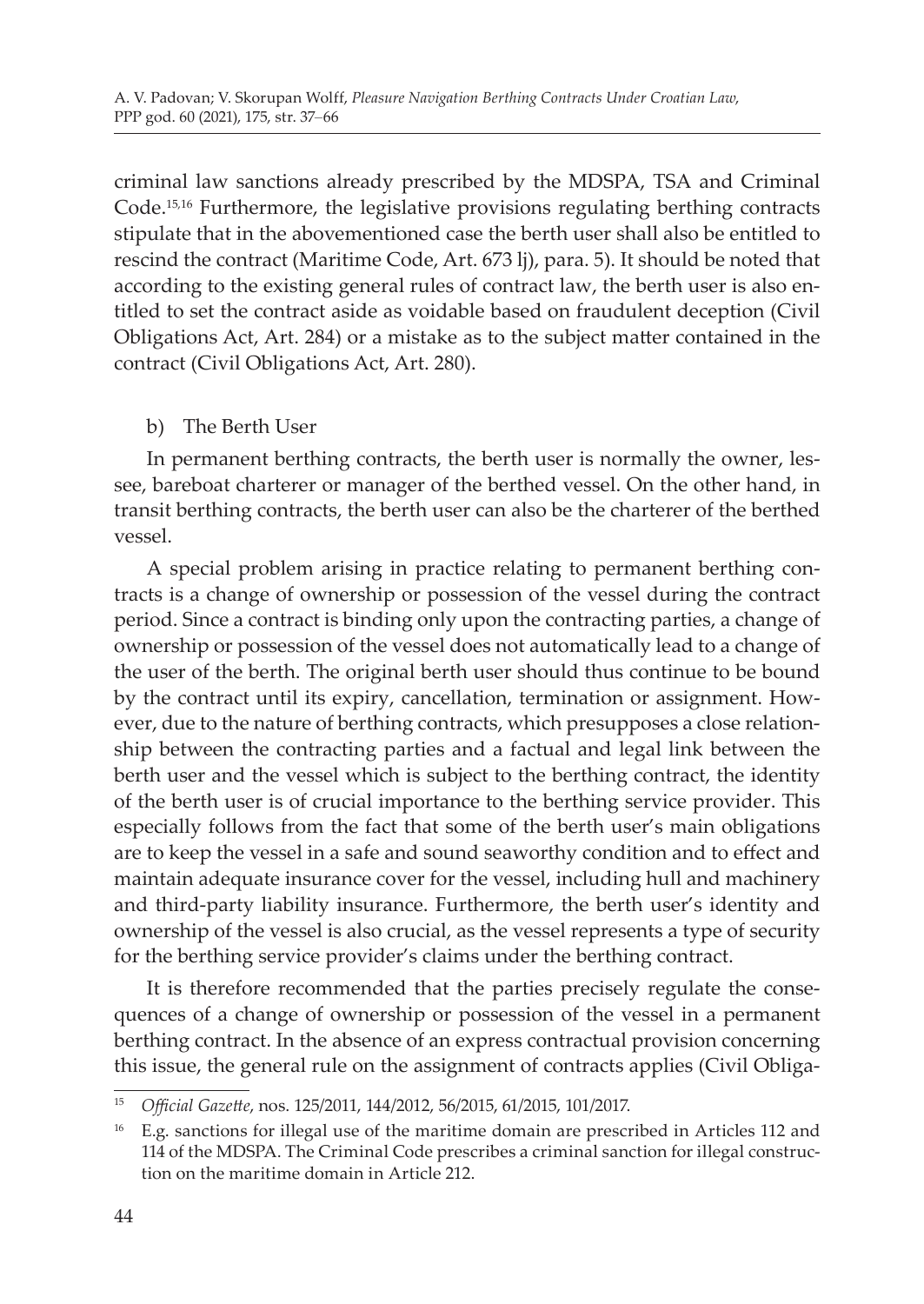tions Act, Art. 127). Consequently, the berth user may assign the contract to the new owner of the vessel, subject to the berthing service provider's approval of such assignment. In practice, however, the berthing service provider's general terms and conditions usually expressly stipulate that the berthing contract cannot be assigned to a third party, and that in the case of a change of ownership or possession of the vessel, the berthing service provider is entitled to unilaterally cancel the contract.

As far as transit berths are concerned, a possible question relates to the identity of the berth user in the case of a chartered vessel. Usually, in pleasure navigation transit berthing contracts, the person acting on behalf of the vessel (yacht or pleasure craft) is the skipper. The identity of the berth user in the case of a chartered vessel then depends on the nature of the charter-party agreement, in particular on whether the vessel is chartered with or without a crew. If the vessel is chartered without a crew, the skipper acts on behalf of the charterer, and therefore the transit berthing contract will bind the charterer, whereas if the vessel is chartered with a crew, the contract will bind the owner, lessee or the bareboat charterer of the vessel that has chartered the vessel with the crew.<sup>17</sup>

# **4. ESSEN TIAL ELEMENTS OF A BERT HING CONT R ACT**

#### a) The Berth

The main element of any berthing contract is the obligation to provide a place for a safe berth for the accommodation of a particular vessel and persons on board the vessel over a limited period of time. It follows that the main purpose of a berthing contract is always the use of a berth, which means that by its nature any berthing contract is a contract for use – *locatio conductio rei*. <sup>18</sup> Although the allocation of a berth is an essential element of a berthing contract, and in practice the contract will normally define the exact position of the allocated berth, the subject matter of the contract is not necessarily the exact individual

<sup>17</sup> Skorupan Wolff, V.; Padovan, A. V., Ugovor o vezu *de lege ferenda…, op. cit*.*,* pp. 56-57. For a more detailed discussion and analysis of the civil liability of the owner, bareboat charterer, lessee or charterer of pleasure craft under Croatian law, see Ćorić, D., Application of Non-Contractual Liability of Shipowner and Ship Operator Prescribed by the Maritime Code on Yachts and Boats, *Conference Book of Proceedings of the 2nd Adriatic Maritime Law Conference, 2nd AMLC 2017, Comparative Maritime Law*, vol. 57 (2018), no. 172, pp. 131-147.

<sup>&</sup>lt;sup>18</sup> For a more detailed discussion and analysis of the nature of berthing contracts, see Skorupan Wolff, V.; Padovan, A. V., Are there any Elements of the Contract of Custody…, *op. cit.*, pp. 326-330.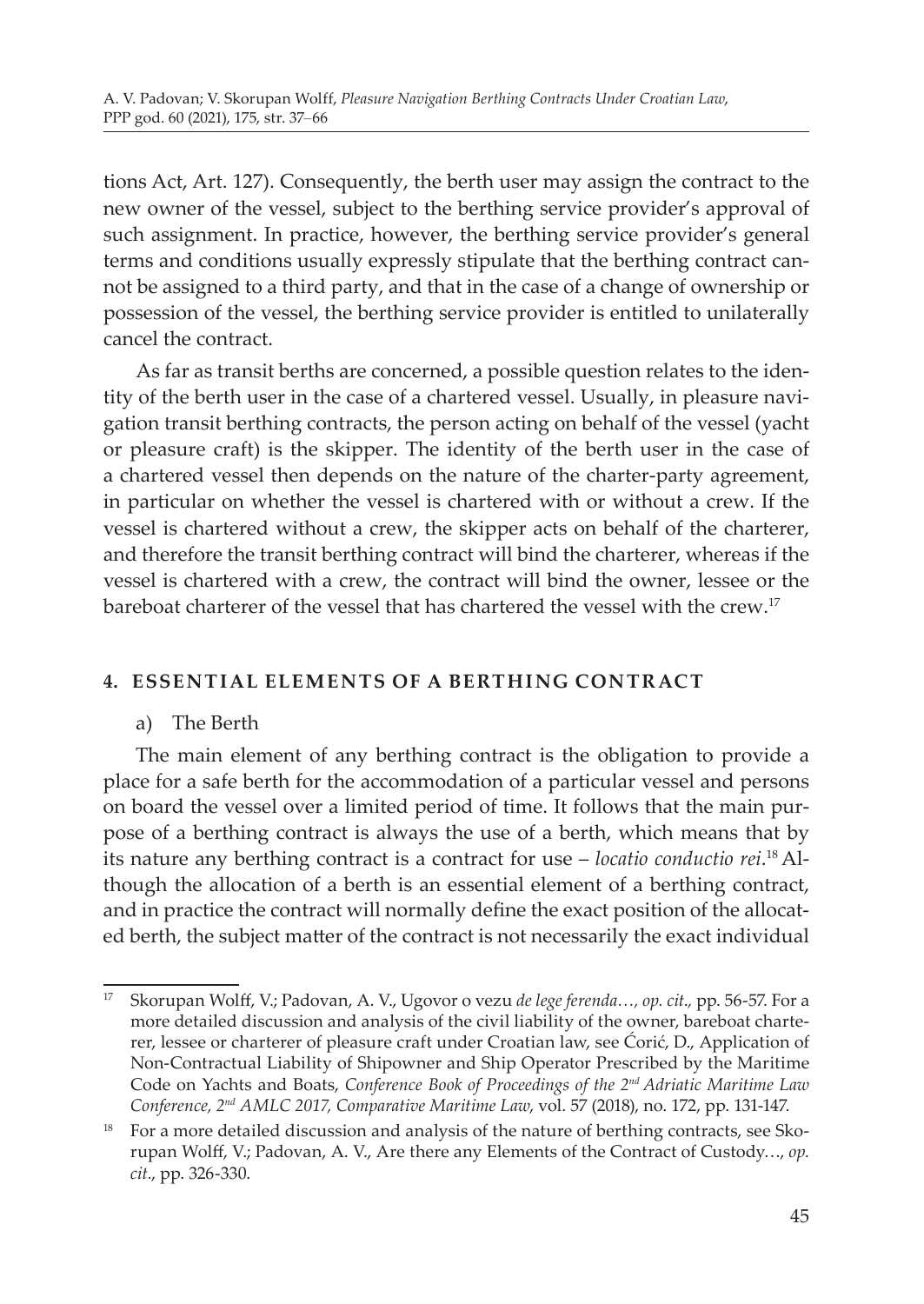berth but any berth of the berthing service provider which is adequate and safe for the particular vessel.<sup>19</sup>

Therefore, according to Article 673 j), para. 2 of the Maritime Code, a berthing service provider is entitled to reassign the vessel unilaterally to any other adequate berth at any point in time without asking for the berth user's approval and regardless of the reasons for the reassignment. This will allow the berthing service provider to dispose freely of their berthing capacity. The motive for the reassignment could be commercial or driven by safety reasons.

#### b) The Vessel

Another essential element of a berthing contract is the vessel (yacht, boat or pleasure craft) for which a berth is allocated. The vessel must be defined by the contract, and the allocated berth must be adequate for that vessel and its technical features (Maritime Code, Art. 673 j), para. 1). Consequently, the berth user is not allowed to place any other vessel into the allocated berth (Maritime Code, Art. 673 o) and 673 v), para. 2).

However, a specific situation arises when a berthing service provider contracts a number of berths for the same berth user, typically a chartering company. It is possible that such a contract would allow the chartering company to use an entire pier for all the vessels of its charter fleet as long as it duly respected the port rules and safety regulations and other technical requirements related to the arrangement of the berths and their equipment. The reality is that the chartering company is likely to occasionally move its vessels amongst the berths, despite the fact that the contract nominally assigns particular vessels to individual berths.

In any case, the legislative solution reflects the prevailing business practice whereby the vessel is defined by the contract and the berth user may not use the allocated berth for any other vessel, whilst the berthing service provider is entitled to reassign the vessel to any other adequate berth. It should be pointed out that the respective provisions are of a dispositive nature and the parties are free to contractually regulate the matter in a different manner.

<sup>19</sup> Judicial practice has confirmed the position that by concluding a berthing contract the berth user does not acquire the right to use an individually determined berth but acquires the right to be assigned an adequate berth during the time the vessel is in the nautical tourism port. See High Commercial Court, Pž-8130/03, 22 November 2016.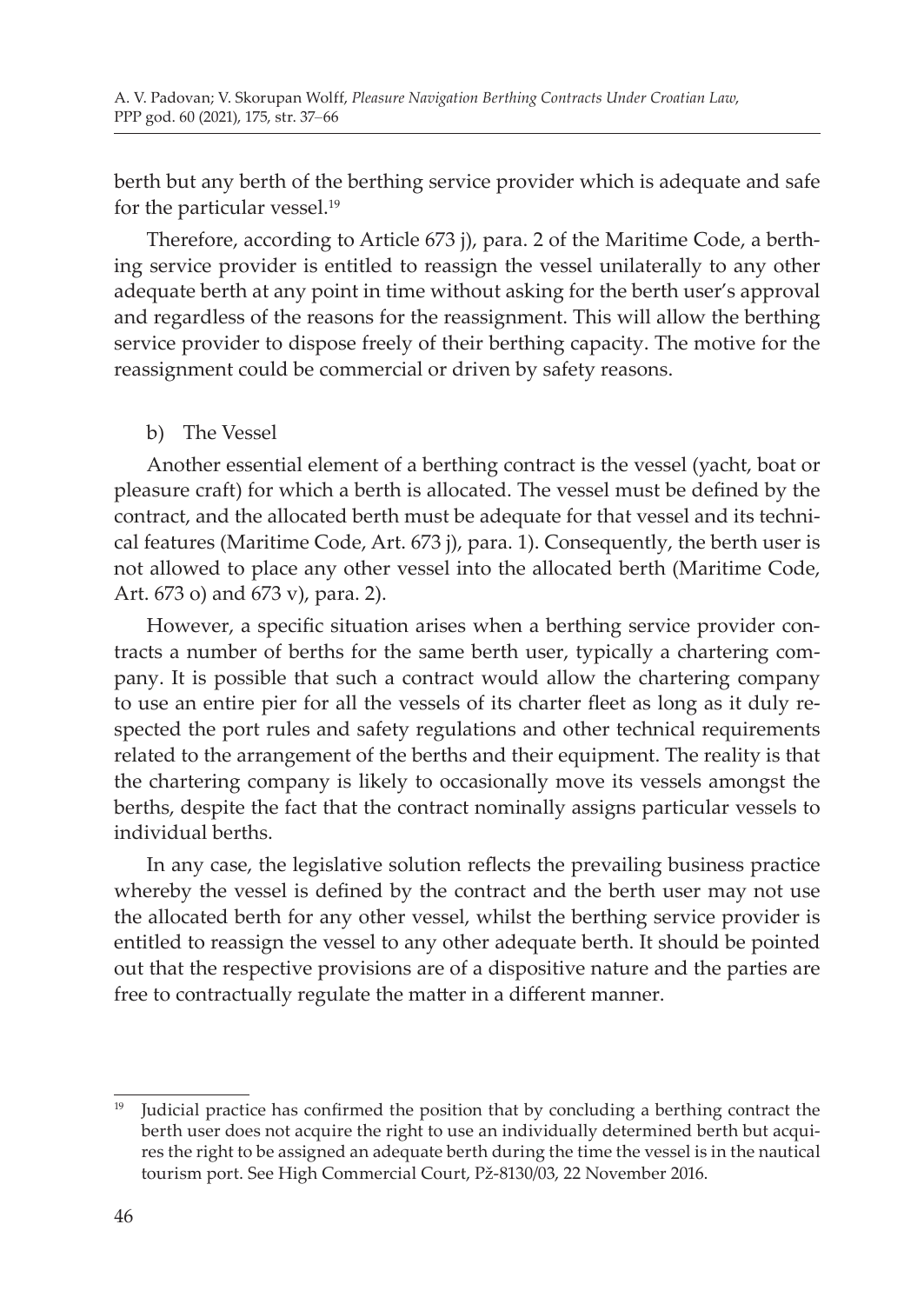#### c) The Berthing Fee

A berthing contract is a contract against payment (Maritime Code, Art. 673 j), para 1). Therefore, the berth user's obligation to pay a berthing fee is their main obligation, and the berthing fee is an essential element of a berthing contract. In practice, the berthing fee, as the main source of income for berthing service providers, is always defined by the contract. Usually, the berthing service providers publish price lists for their services that constitute an integral part of all their berthing contracts. Moreover, Art. 6 of the TSA prescribes that all providers of tourism services must duly publish the standard terms and conditions and prices for all their services. This *inter alia* applies to berthing and related services as a type of nautical tourism service.

#### **5. THE BERTHING SERVICE PROVIDER'S RIGHTS, OBLIGATIONS AND LIABILIT Y**

#### a) Provision and Maintenance of the Berth

Providing a berth is the main obligation of the berthing service provider, and it is central to the entire legal relationship between them and the berth user. Essentially, the obligation presumes the provision of a part of the sea or land area and the infrastructure, facilities and equipment needed for the safe berthing of a vessel. In particular, a sea berth in a marina normally presumes a berthing place in the sea with adequate access to the vessel from the shore, and a mooring block with mooring lines and chains or other technical solutions for safe berthing. In addition, marina berths usually include the necessary land equipment, infrastructure and facilities to supply berthed vessels with electricity and fresh water. The Maritime Code, Art. 673 l), stipulates that a berth must be safe and sound. The applicable law and rules of practice are relevant in determining whether these conditions have been fulfilled. In the case of a dispute, the technical evidence determines the safety and soundness of an individual berth. It is a matter of fact that must be established in each individual case. Besides having adequately built and equipped infrastructure, mooring systems and facilities, a berth must be adequate for the individual vessel assigned thereto, especially regarding its type, building material, dimensions and other technical and maritime features. Furthermore, it should offer reasonably adequate protection against hydro-meteorological influences.

The berthing service provider's obligation to provide a safe and sound berth is continuous, which means that a berth must be regularly checked and maintained in this condition throughout the contract.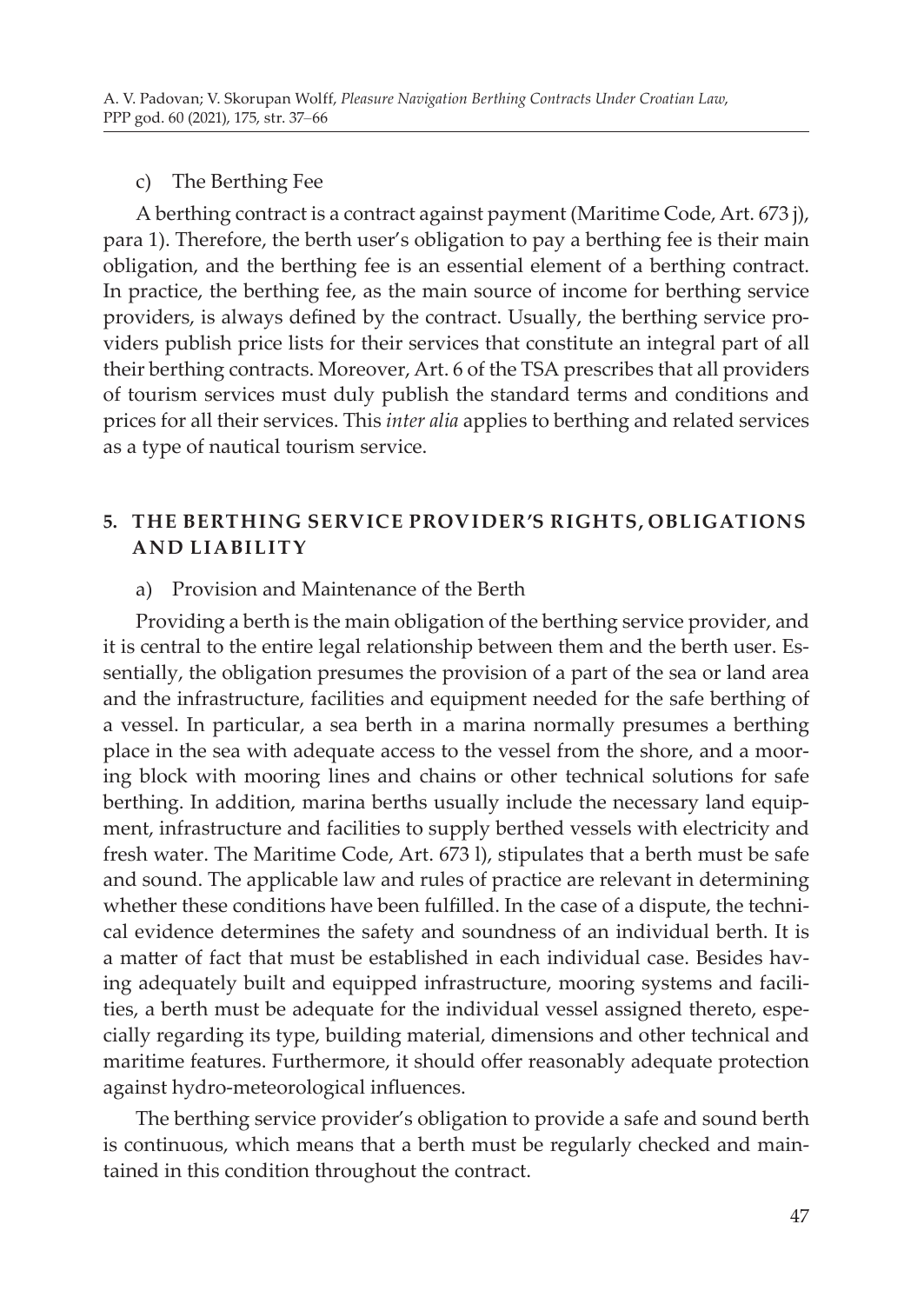It is expressly prescribed that a berthing service provider must act with due care, and the standard of care applied must be the degree of prudence and caution required of a reasonably cautious professional (Maritime Code, Art.  $673$  l)).<sup>20</sup>

In practice, it is recommended that berthing service providers rely on the formal protocols of check-ups and the maintenance of berths, relevant infrastructure, equipment and facilities for the purpose of supervising their safety and soundness, and have an adequate number of well-trained and qualified staff to carry them out. Combined with clear and precise standard berth contract clauses and general terms and conditions, such formalised protocols contribute to a clearer description of the berthing service provider's obligations and a higher standard of legal certainty.<sup>21</sup>

b) Liability for Material Defects

It is stipulated that material defects exist when a berth is not safe for its intended use or if it becomes unsafe during the contract period (Maritime Code, Art. 673 m)). In either of these events, a berth user is entitled to terminate the contract and claim damages, unless the berthing service provider removes the defects or assigns the vessel to another adequate safe berth. Therefore, a berth user's primary right is to request the removal of defects or the reassignment of the vessel to another adequate berth, and their secondary right is to terminate the contract and claim damages. In practice, this means that to terminate the contract a berth user would first have to allow for an additional reasonable deadline for the berth service provider to remove the defects or to reassign the vessel to another adequate berth. Exceptionally, the berth user would be allowed to terminate the contract instantly if the berthing service provider expressly refused

<sup>&</sup>lt;sup>20</sup> Under Croatian law, the due care of a reasonably cautious professional is the highest standard of care. It goes beyond the standard of care of a *bonus pater familias* and of a reasonably cautious entrepreneur. For a more detailed explanation of the standard of care under Croatian law, see Gorenc, V. *et al., Komentar Zakona o obveznim odnosima (A Commentary on the Civil Obligations Act)*, Narodne novine, Zagreb, 2014, pp. 22-23.

<sup>&</sup>lt;sup>21</sup> It is worth noting that within the DELICROMAR project a set of recommended berthing contract standard clauses and models for marina operators was drafted and published in Barbić. J.; Padovan, A. V.; Skorupan Wolff, V. (Eds.), *Novi pravni režim za marine (The New Legal Regime for Marinas)*, Nakladnički niz *Modernizacija prava*, knjiga br. 47, Hrvatska akademija znanosti i umjetnosti, Zagreb, 2019, pp. 319-409. See also: Skorupan Wolff, V.; Padovan, A. V., Standardizirani modeli ugovora o vezu za hrvatske marine kao korak naprijed, in Barbić, J., Padovan, A. V., Skorupan Wolff, V. (Eds.), *Novi pravni režim za marine*, *op. cit*., pp. 127-195.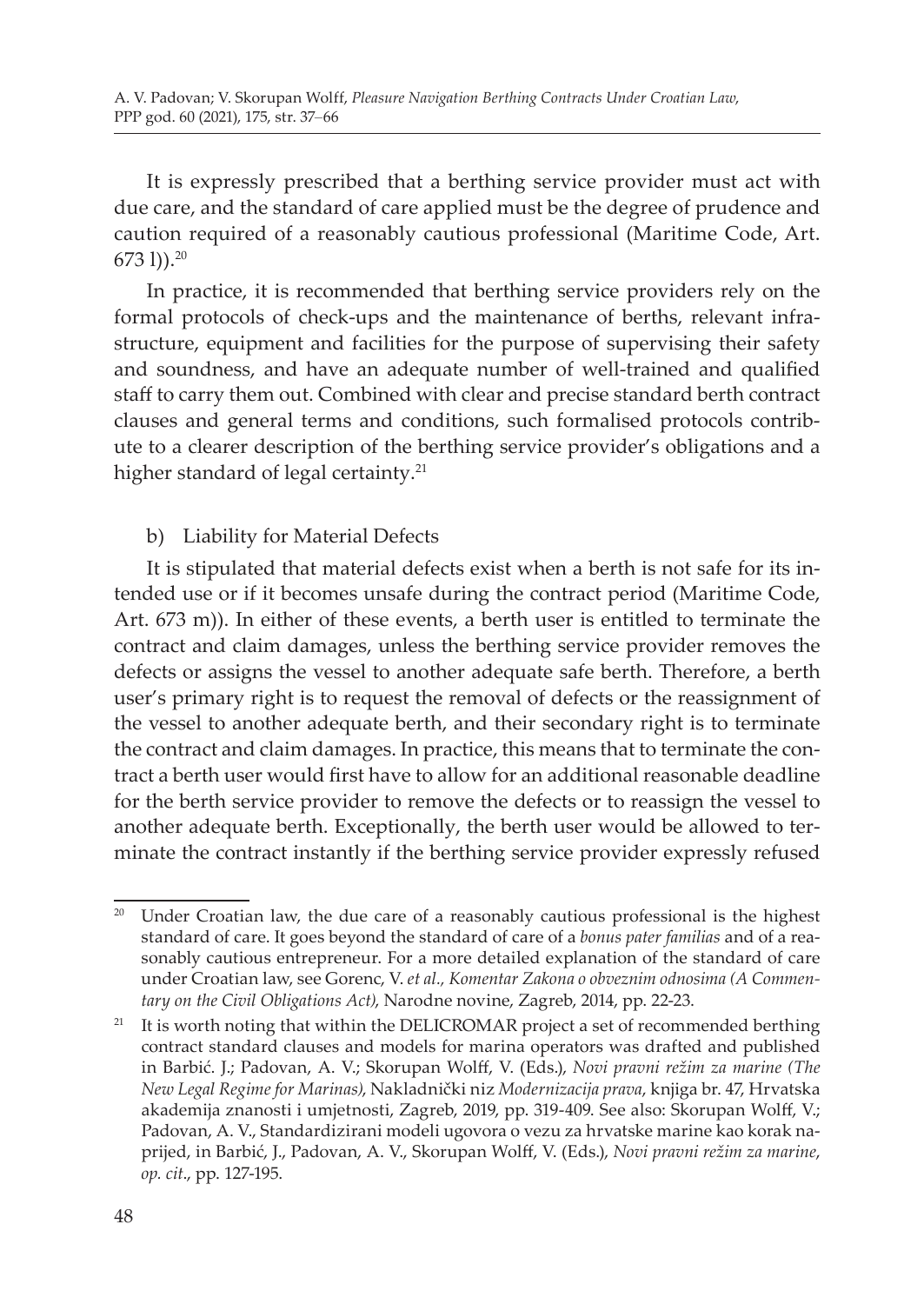to perform as requested or if it became evident that the berthing service provider would not perform their duty to remove the defects or to reassign the vessel to another adequate berth. Furthermore, a berth user may terminate the contract instantly if the main cause of the contract cannot be realised due to the berthing service provider's default.<sup>22</sup>

Subsidiary to the relevant provisions of the Maritime Code on the berthing service provider's liability for the material defects of a berth (Art. 673 m)), the provisions of the Civil Obligations Act on the liability of a seller for material defects apply (Arts. 400 – 422) in accordance with the general rule of contract law contained in Article 357 of the Civil Obligations Act regulating the effects of bilateral contracts, in particular the liability for material defects in performance.

According to the general rules of contract law, the effect of termination of the berthing contract in this case would be the same as the termination of a bilateral contract due to non-performance. Both parties would be freed from their contractual obligations, whilst the party that had already performed under the contract would be entitled to restitution and to claim compensation for any benefits that the other party had realised based on what had been performed under the contract.<sup>23</sup> Since this is a case of termination due to non-performance on the part of the berthing service provider, the berth user would also have a right to claim damages for breach of contract in accordance with Articles 342 – 349 of the Civil Obligations Act and also by way of analogous application of the provisions contained in Articles 1045 *et seq*. of the same Act, which generally regulate thirdparty liability for damages. Finally, in the case of material defects of an illegal berth, as explained above in 3.a), the berthing service provider would be subject to a strict liability regime based on causality.

The new provisions stipulate that a berthing service provider may exclude or limit liability for material defects unless they are a consequence of their wilful misconduct or gross negligence (Art. 673 m), para. 2), which is in accordance with the mandatory provision of the Civil Obligations Act forbidding contractual exclusion or limitation of liability for wilful misconduct and gross negligence (Art. 345, para. 1). Furthermore, in accordance with Article 408, para. 2 of the Civil Obligations Act, which would apply in a subsidiary manner to the newly proposed provisions of the Maritime Code on berthing contracts, a contractual exclusion or limitation of liability for material defects would be null and void if the defect was known to the berthing service provider and they did not inform

 $22$  This is in accordance with Articles 357, para. 3 and 412 of the Civil Obligations Act.

<sup>23</sup> See the commentary for Article 419 of the Civil Obligations Act in Gorenc, V. *et al., op. cit*., pp. 719.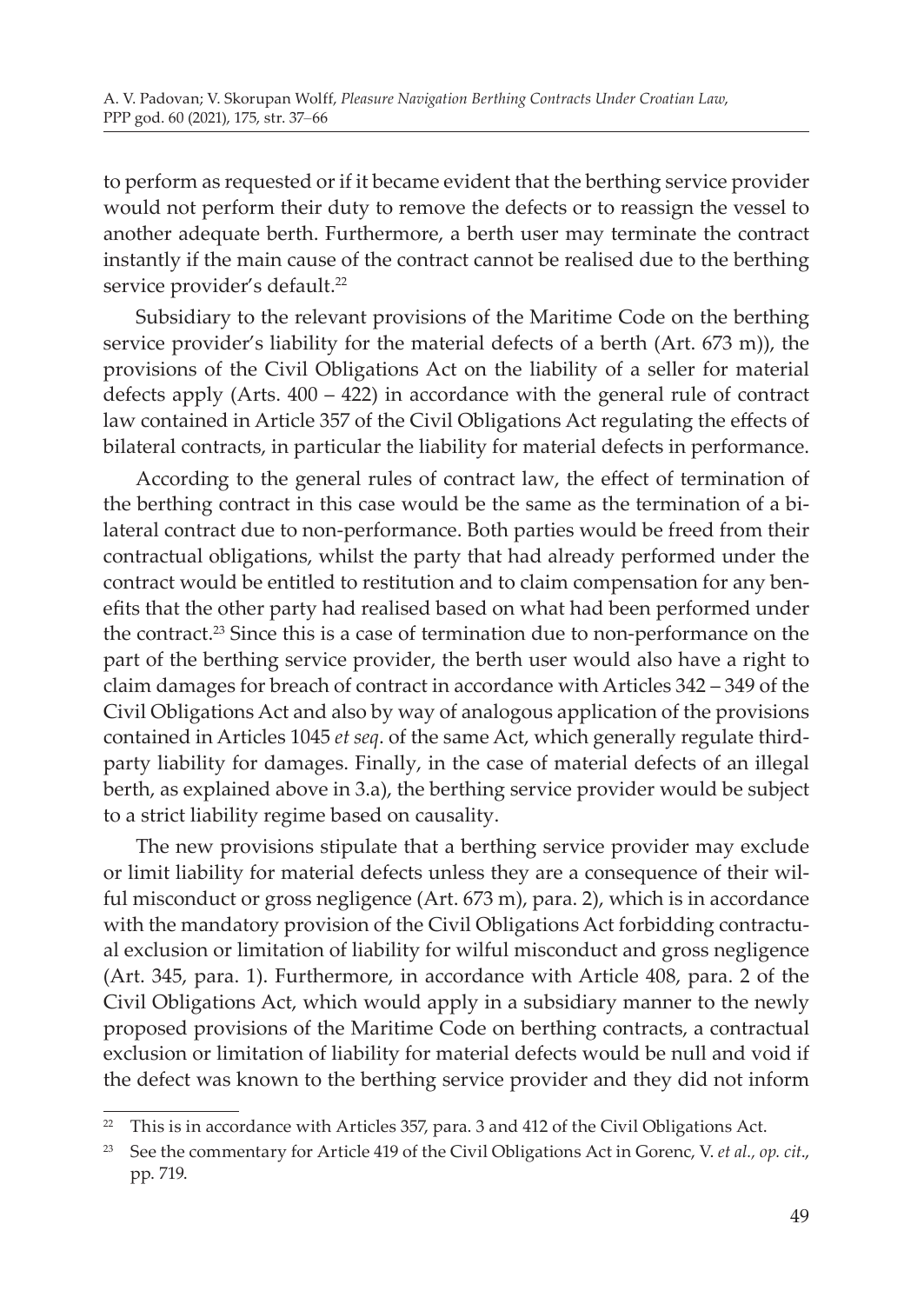the berth user about it, or if such a contractual clause was imposed on the berth user as a consequence of the berthing service provider's monopolistic position or if the contract in question was a consumer contract.

# c) Urgent Unforeseeable Interventions in Respect of the Vessel

Under normal circumstances, the condition of the berthed vessel and moorings is such that no additional significant interventions are necessary to maintain safety. Depending on the type of berthing service provider, the scope and quality of service, and the price of the berthing contract, the berthing service provider may carry out periodic check-ups of the berthed vessel for the purpose of supervision of the vessel, including the state of the fenders and moorings. In addition, a berthing service provider may undertake to adjust the fenders, moorings and other berthing equipment occasionally, depending on the hydro meteorological conditions. The said services are typical of permanent berths in marinas, which are the most complex type of nautical tourist port, whilst they are normally not provided under transit berthing contracts and are unlikely to be offered in ports open to public traffic.

However, the described ordinary situation should be distinguished from one where certain extraordinary circumstances require urgent intervention to protect the vessel, people, environment, and other vessels in the port, or the port infrastructure, facilities or equipment from immediate danger. In such cases, the berthing service provider should undertake reasonable measures to protect the safety of the vessel and other interests involved from the extraordinary danger. Such situations require urgent intervention to prevent or minimise damage, and there is no time for the berthing service provider to contact the berth user for instructions regarding the vessel. It should be pointed out that certain obligations and powers to act in the public interest in order to preserve safety at sea and protect the marine environment are bestowed upon berthing service providers by law and, where applicable, by the concession agreements giving the commercial operators the authority to operate a port or port area, mooring area, anchorage, etc. Therefore, to clarify the contractual position of a berthing service provider in the case of an emergency, it is prescribed that a berthing service provider is entitled to intervene in respect of a berthed vessel without the prior approval of the berth user, regardless of the cause giving rise to the extraordinary dangerous circumstances (Maritime Code, Art. 673 nj)). These interventions are defined as being necessary to prevent or minimise damage and to protect the vessel from damage or loss, to maintain its stability and floatability, eliminate danger to the life and health of people, protect the environment, other vessels, port equip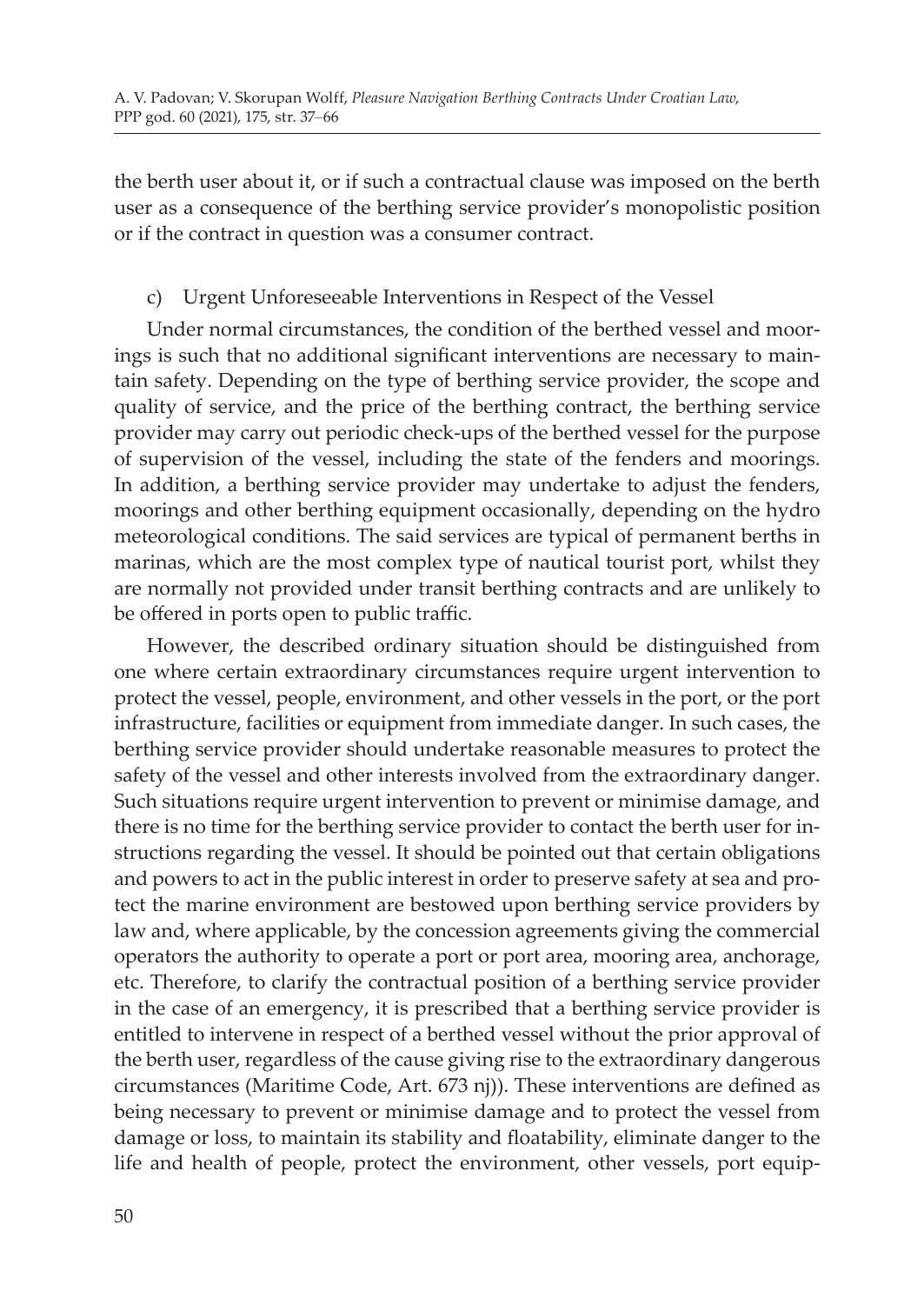ment and infrastructure, and also include interventions ordered by the competent public authorities. It should be stressed that urgent interventions are not regulated as the berthing service provider's contractual obligation but as their right under the contract. The respective provisions do not specifically deal with liability for the costs of these interventions. Therefore, according to the general provisions of the Civil Obligations Act, the party bearing the risk or liability for the occurrence of the circumstances giving rise to the necessary intervention shall bear the costs of the intervention. It is recommended to regulate the coverage of the cost of these interventions in more detail in the contract.<sup>24</sup>

# d) The Supervision of the Berthed Vessel

As already mentioned, the supervision of the berthed vessel is not foreseen as an essential element of a berthing contract. Therefore, if the parties agree to include this as an obligation on the part of the berthing service provider, it must be expressly stated in the contract (Maritime Code, Art. 673 j), para. 3). Research shows that the most frequent model of a permanent berthing contract used by marina operators in Croatia is one that includes the berthing service provider's obligation to supervise the berthed vessel.25

Therefore, the new dispositive provisions of the Maritime Code regulating berthing contracts provide for special rules on vessel supervision as a possible additional obligation of a berthing service provider. The relevant legal provisions reflect the existing well-established business practice in Croatia, which is also very similar to the relevant practice in certain other countries included in the research  $26$ 

It is prescribed that if vessel supervision is expressly contracted, the berthing service provider is obliged to check the condition of the vessel and its equipment periodically in a customary manner, in other words by means of an ordinary external inspection from the pier (Maritime Code, Art. 673 n), para. 1). If, however, it is expressly agreed, the vessel supervision may include an occasional internal visual inspection of the vessel.

The customary external inspection of the vessel from the pier in practice presumes that trained dock staff periodically inspect the berthed vessel according

<sup>24</sup> For a more detailed discussion on the berthing service provider's right to intervene in the case of an emergency, see Skorupan Wolff, V.; Padovan, A. V., Ugovor o vezu *de lege ferenda…, op. cit*., pp. 64-69.

<sup>&</sup>lt;sup>25</sup> See Skorupan Wolff, V.; Padovan, A. V., Are there any Elements of the Contract of Custody…, *op. cit*., pp. 319-321.

<sup>26</sup> See *supra*, n. 5.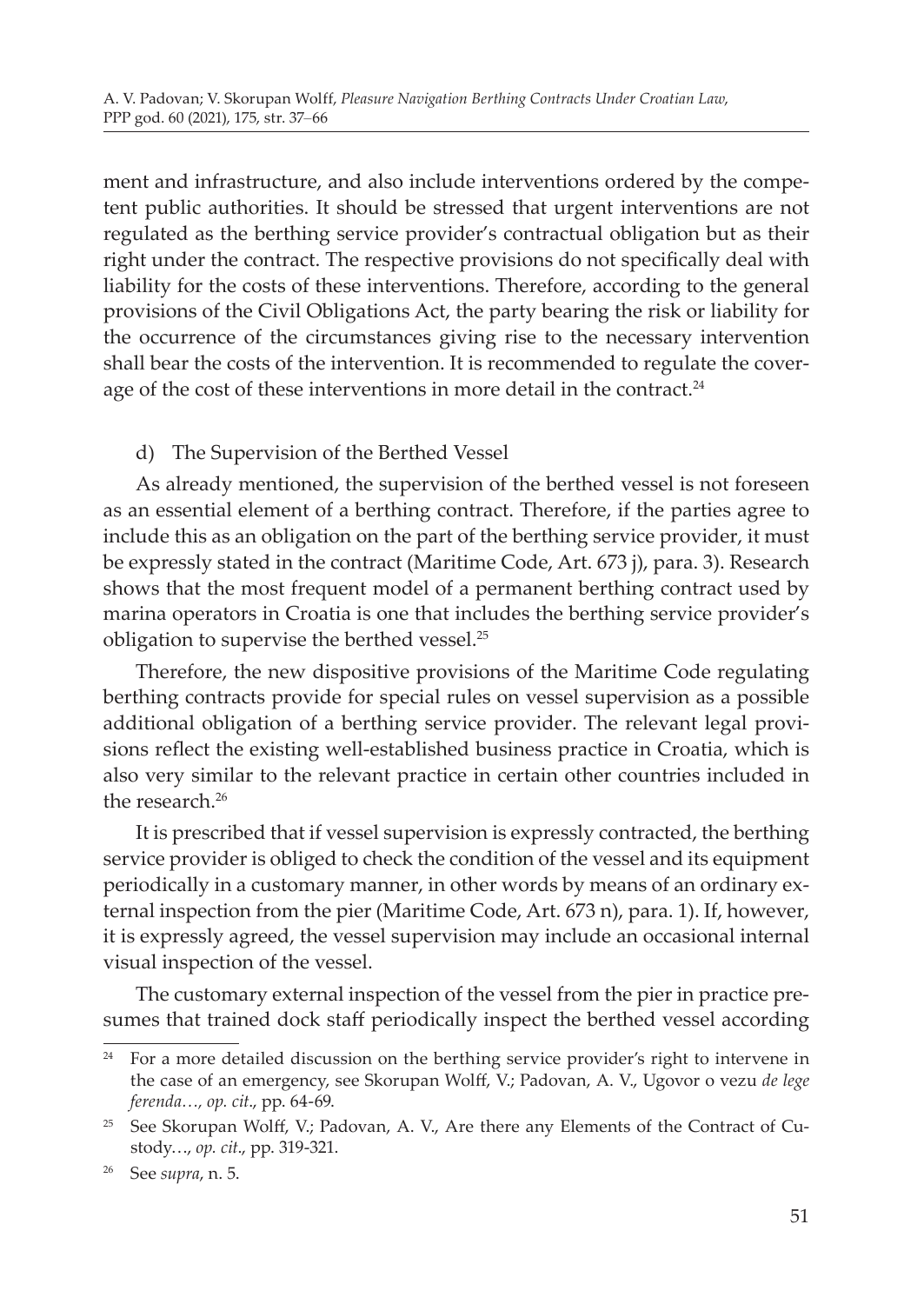to pre-established protocols by checking the vessel's condition, equipment, and stern lines externally from the pier. Certain berthing service providers, however, carry out periodic internal check-ups of the vessel, which presumes that dock staff periodically, according to pre-established protocols, board the vessel, enter the cabin, visually survey the interior and check the bilge water. The practice of vessel supervision also differs regarding the delivery of the vessel keys, certificates, and inventory lists. Some berthing service providers contractually regulate their delivery and some do not take delivery of these items at all.

As regards the moment when the obligation to supervise a vessel begins and ends, or when it is suspended, it should be kept in mind that throughout the normal implementation of a berthing contract, the berth user may board and use the vessel, sail it and return it to its berth as they wish. This necessarily impacts upon the berthing service provider's obligation to supervise the vessel if this has been agreed. The obligation to supervise the vessel exists, provided that the following conditions have been fulfilled cumulatively (Maritime Code, Art. 673 n)):

- the obligation to supervise the vessel is expressly contracted;
- the vessel is berthed; and
- the berth user, or any other person authorised by the berth user, is not on board the vessel.

Therefore, it is prescribed that the obligation to supervise the vessel is suspended when the berth user, or any other person authorised by the berth user boards the vessel (Maritime Code, Art. 673 n), para. 3). The judicial practice in this regard is yet to interpret when in particular it is presumed that the berth user has boarded or disembarked from the vessel and consequently when the obligation to supervise the vessel has been suspended. However, contracting parties are free to regulate the duration of the berthing service provider's obligation to supervise the vessel by fixing its commencement, suspension or end to a specific moment, e.g. the delivery and return of the vessel keys or certificates, checking in and out at the reception desk, digital registration with a key card upon entrance and exit, etc.

It is recommended to contractually regulate in detail the content and scope of the obligation to supervise the vessel, as well as the legal effects of delivery of the vessel keys, certificates and vessel inventory list, in particular the exact time when the obligation to supervise the vessel commences and when it ends or is suspended.<sup>27</sup>

 $27$  For a more detailed discussion on the obligation to supervise the berthed vessel according to the new legislative solution, see Skorupan Wolff, V.; Padovan, A. V., Ugovor o vezu *de lege ferenda…, op*. *cit*., pp. 74-78.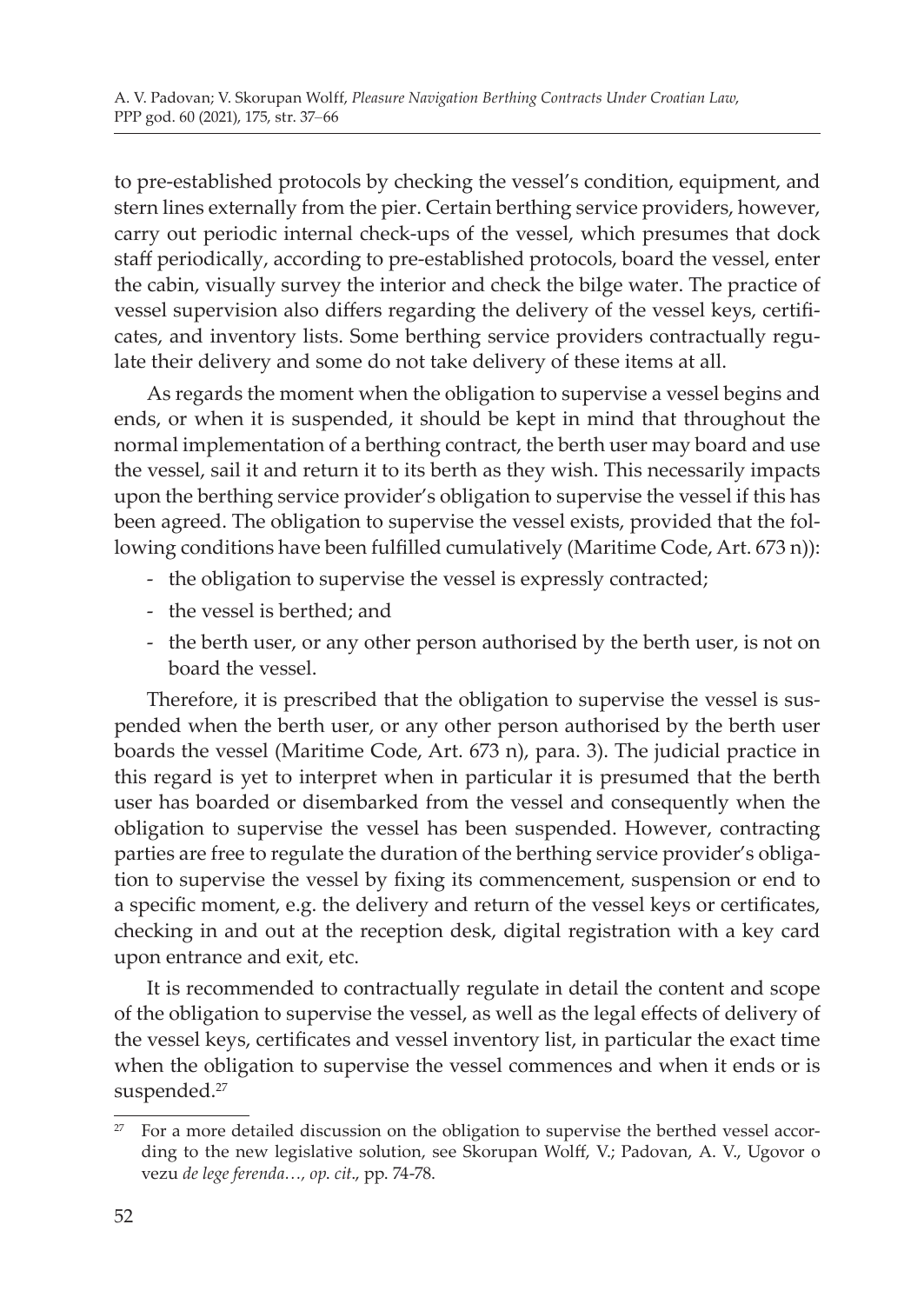#### e) Other Additional Work and Services

The legislative provisions regulating berthing contracts allow the contracting parties to include additional berthing service provider obligations to perform certain work and services in respect of the vessel along with the main obligation to provide a safe berth. This has to be done by means of an express contractual provision. For example, additional work and services may include vessel deposit services, maintenance, winterising, servicing, travel-lifting, and similar. In particular, a deposit service may include airing the interior, cleaning, emptying rainwater, pumping out bilge water, covering the vessel with a tarpaulin, periodic starting-up of the vessel engines, charging the batteries, etc. Maintenance usually includes work and services related to regular maintenance of the vessel hull, machinery and equipment necessary for keeping the vessel in a seaworthy condition. Deposit of the vessel is a specific obligation that involves the obligation to supervise a berthed vessel but is obviously much more complex. It is, therefore, important to distinguish the gradation between supervision and deposit.<sup>28</sup>

Research shows that in the business practice of Croatian marinas there are two permanent berthing contract models including a deposit obligation towards the vessel along with the main obligation to provide a safe berth:

 $28$  In practice and in the legal literature, there has been a lot of discussion on the nature of berthing contracts. For a more detailed comparative analysis and further references, see Padovan, A. V.; Petit Lavall, M. V.; Casciano, D., Marina Operator Berthing Contracts from a Comparative Law Perspective, *Revista de Derecho del Transporte*, 23 (2019), pp. 39-97. The main question is whether the contract is primarily a rental contract or a contract of deposit. Croatian judicial practice has frequently taken the position that a berthing contract presumes the marina operator's obligation to safeguard the vessel as a depositary and to restore it to the berth user as the depositor on their demand. See e.g. Supreme Court: Rev-756/11, 30 October 2013; Rev-2454/95, 6 May 1999; Rev 2333/2010, 14 May 2013. On the other hand, practitioners and academics have argued that a berthing contract is primarily a contract for use (lat. *locatio conductio rei*), i.e. it is similar to a rental contract, and additional services can be included therein under express contractual provisions. *Inter alia*, a marina operator may undertake to safeguard the vessel, which presumably means that the marina operator is in the legal position of a depository. However, in practice there has been a lot of misunderstanding regarding the meaning and content of the obligation to safeguard the vessel in the context of berthing contracts. Through research, we have clarified that in the case of permanent berthing contracts, along with berthing rental, most marinas contract vessel supervision that is far less complex than safeguarding or safekeeping as contemplated in contracts of deposit, and which does not presume the transfer of possession. For a thorough analysis and discussion of the issue, see Skorupan Wolff, V.; Padovan, A. V., Are there any Elements of Custody…, *op. cit.*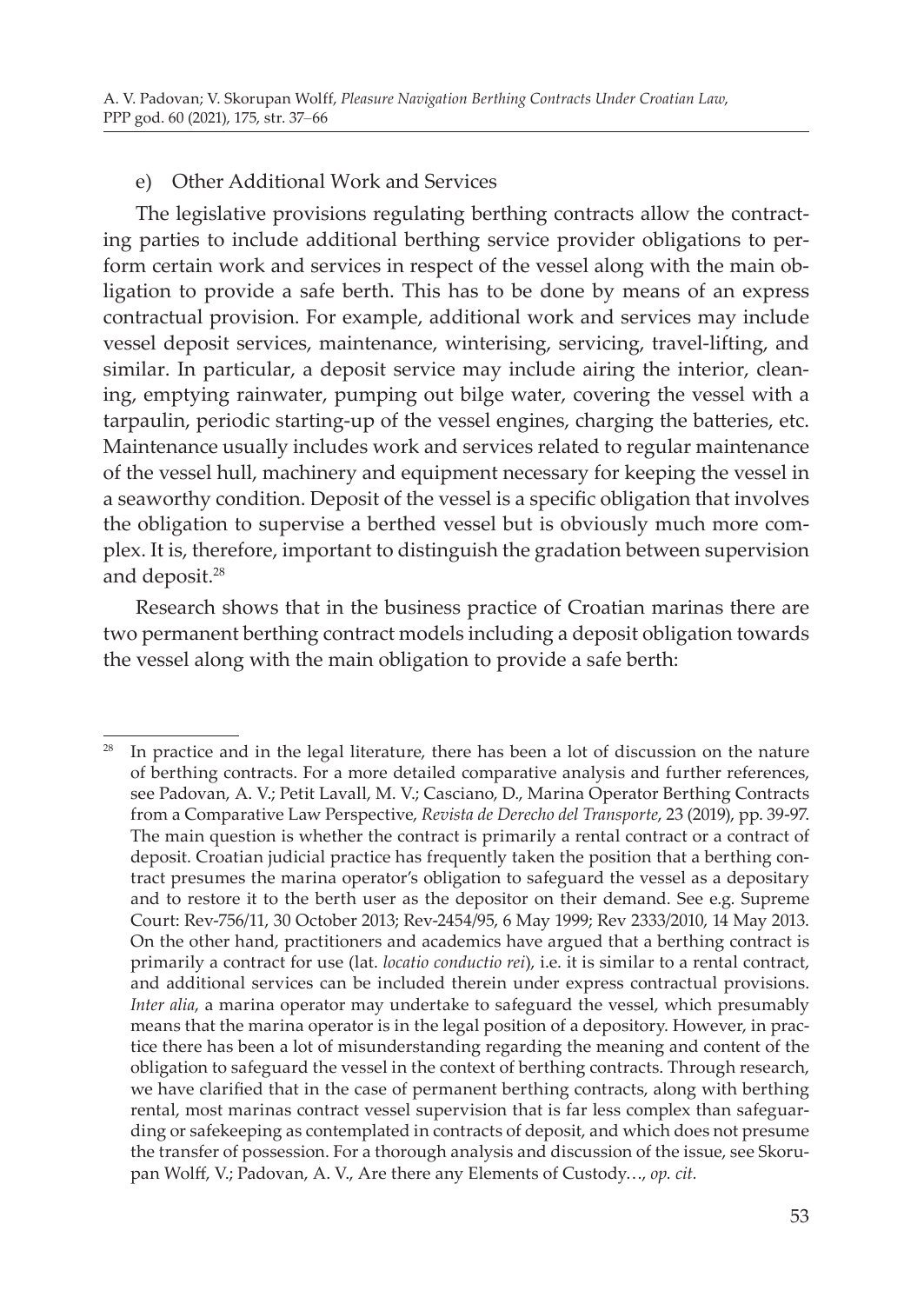- i. berthing rental plus vessel supervision with an option of contracting a service package including explicit elements of deposit;
- ii. berthing contracts and boat storage contracts containing explicit elements of deposit.

In the first model, it is specified that the marina offers the possibility to a permanent berth user of opting for an additional service package that in terms of its contents amounts to the deposit of the vessel. If the berth user chooses this option, all three services are provided under the same berthing contract: berth rental, vessel supervision and deposit. The second model is rarely applied in Croatian marinas and is more frequent in the case of dry berths or boat storage on land.<sup>29</sup> An analysis of the business practice of berthing service providers shows that vessel deposit and maintenance services are almost always contracted separately and not as part of a berthing contract. In some Croatian marinas, it is possible to contract so-called boat-care services with specialised service providers offering such services commercially within the marina. More frequently, however, vessel owners engage persons of their own choice to safeguard and take care of the vessel during their absence. $30$  In particular, in the case of large yachts and pleasure craft with complex machinery, equipment, and electronic and hydraulic systems, a permanent crew is frequently engaged to take care of the vessel on a continuous basis.

Some marina operators offer directly or through their sub-contractors vessel repair and maintenance, winterising, recommissioning, cleaning and similar services under separate special contracts that are by their nature most similar to a vessel repair contract specially regulated under the Maritime Code (Arts.  $430 - 440$ ).

# f) Right of Retention and Maritime Lien

One of the important legislative solutions included in the Act on Amendments to the Maritime Code of 2019 is the introduction of the *ex lege* right of retention in favour of the berthing service provider. *De lege lata*, the berthing service provider is entitled to retain the vessel and all its appurtenances in order to secure their claims arising from or in relation to the berthing contract (Maritime Code, Art. 673 s)). The claims that can be secured by exercising the right of retention include:

<sup>29</sup> Skorupan Wolff, V.; Padovan, A. V., Ugovor o vezu *de lege ferenda…, op. cit.,* p. 79.

<sup>30</sup> Skorupan Wolff, V.; Padovan, A. V., Are there any Elements of Custody…, *op. cit.,* p. 319.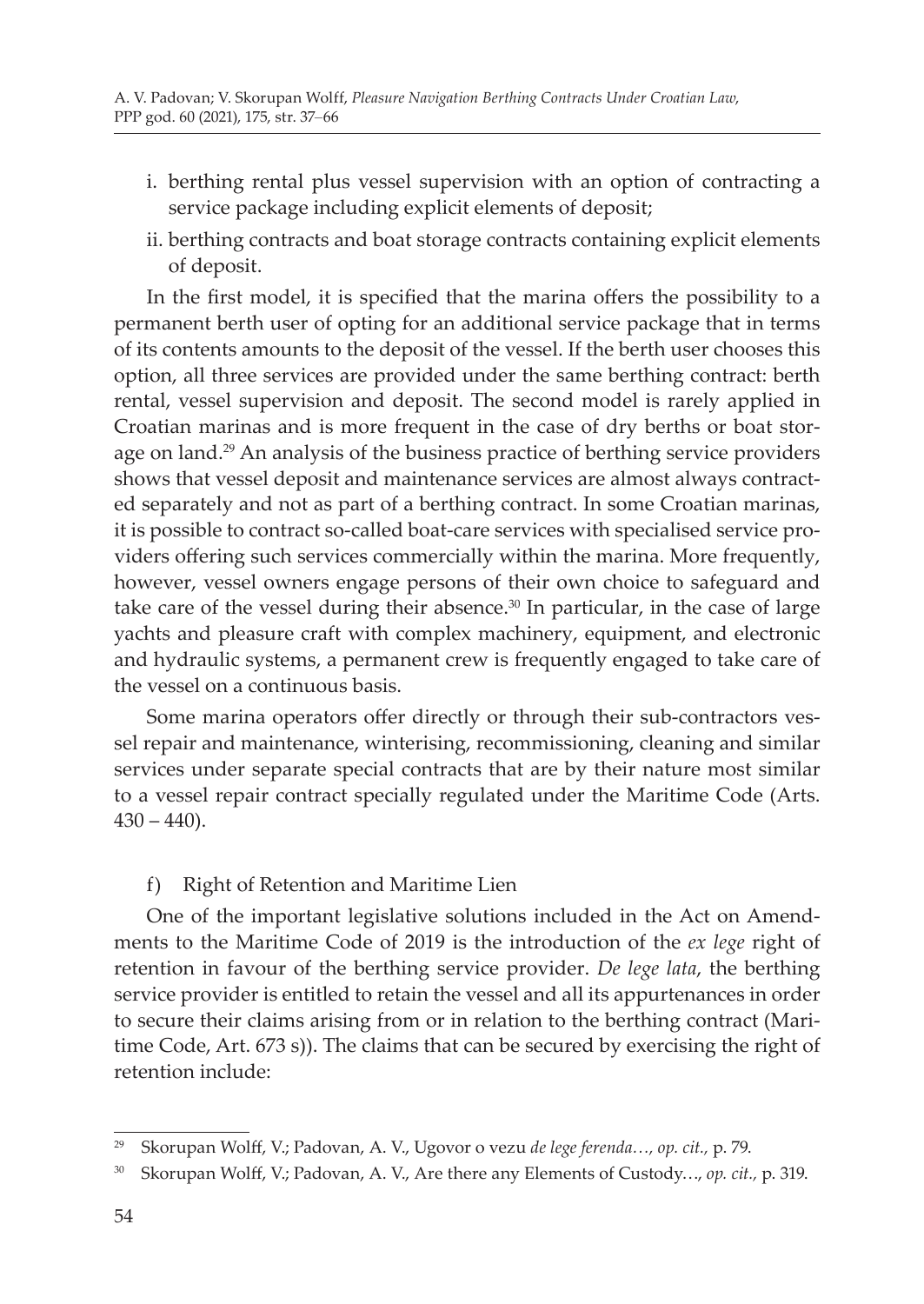- i. unpaid berthing fees;
- ii. all other claims arising from berthing contracts, such as claims for damages and expenses incurred by the berth user, including *inter alia* the costs of urgent interventions; and
- iii. claims in relation to the vessel being kept and retained in berth after termination, cancellation or expiry of the berthing contract.

The right of retention may be exercised until the full settlement of all claims in respect of which retention is allowed. The right is exercised by retaining the vessel in its current berth or by moving the vessel to another safe berth in the sea or on land.

Although the right of retention exists under the general rules of the Civil Obligations Act, its application for the purpose of security for the claims of marina operators and other berth service providers has so far been disputable.<sup>31</sup>

In this context, it is important to note that according to the general rules, berthing service providers may exercise the right of retention over a berthed vessel only if it is owned by the berth user against whom the claim has arisen, and provided that the berthing service provider is in possession of the vessel.<sup>32</sup> Since berthing contracts in practice are rarely contracts of deposit, and more frequently are berth rental contracts with additional services, including in particular the service of vessel supervision, the berthing service provider normally does not take possession of the vessel in such contracts. Therefore, it is recommended to contractually regulate the possibility of the berthing service provider entering into possession of the vessel under certain conditions, for the purpose of exercising the right of retention.

Furthermore, the amendments to the Maritime Code of 2019 include *inter alia* a revision of Article 912 on the ranking of claims against the proceeds of a judicial sale of a vessel in enforcement proceedings. It is prescribed that all creditors secured by the rights of retention prescribed by the Maritime Code

<sup>31</sup> For a more detailed discussion, see Skorupan Wolff, V.; Padovan, A. V., Ugovor o vezu *de lege ferenda…, op. cit*., pp. 81-83. See also Padovan, A. V.; Petit Lavall, M. V.; Merialdi, A.; Cerasuolo, F., Security and Enforcement of Marina Operator's Claims: Croatian, Italian and Spanish Law Perspectives, *Journal of Maritime Law and Commerce*, vol. 49 (2018), Issue 4, pp. 523-532.

<sup>32</sup> See Crnić, I., *Zakon o obveznim odnosima – napomene, komentari, sudska praksa i abecedno kazalo pojmova (The Civil Obligations Act – Remarks, Comments, Judicial Practice and Index of Terms)*, Organizator, Zagreb, 2010, p. 175. For a detailed study of the legal concept of retention under Croatian law and in comparative law, see Petrić, S., *Institut prava retencije u hrvatskom i usporednom pravu (The Legal Concept of the Right of Retention in Croatian and Comparative Law)*, Faculty of Law, University of Split, Split, 2004.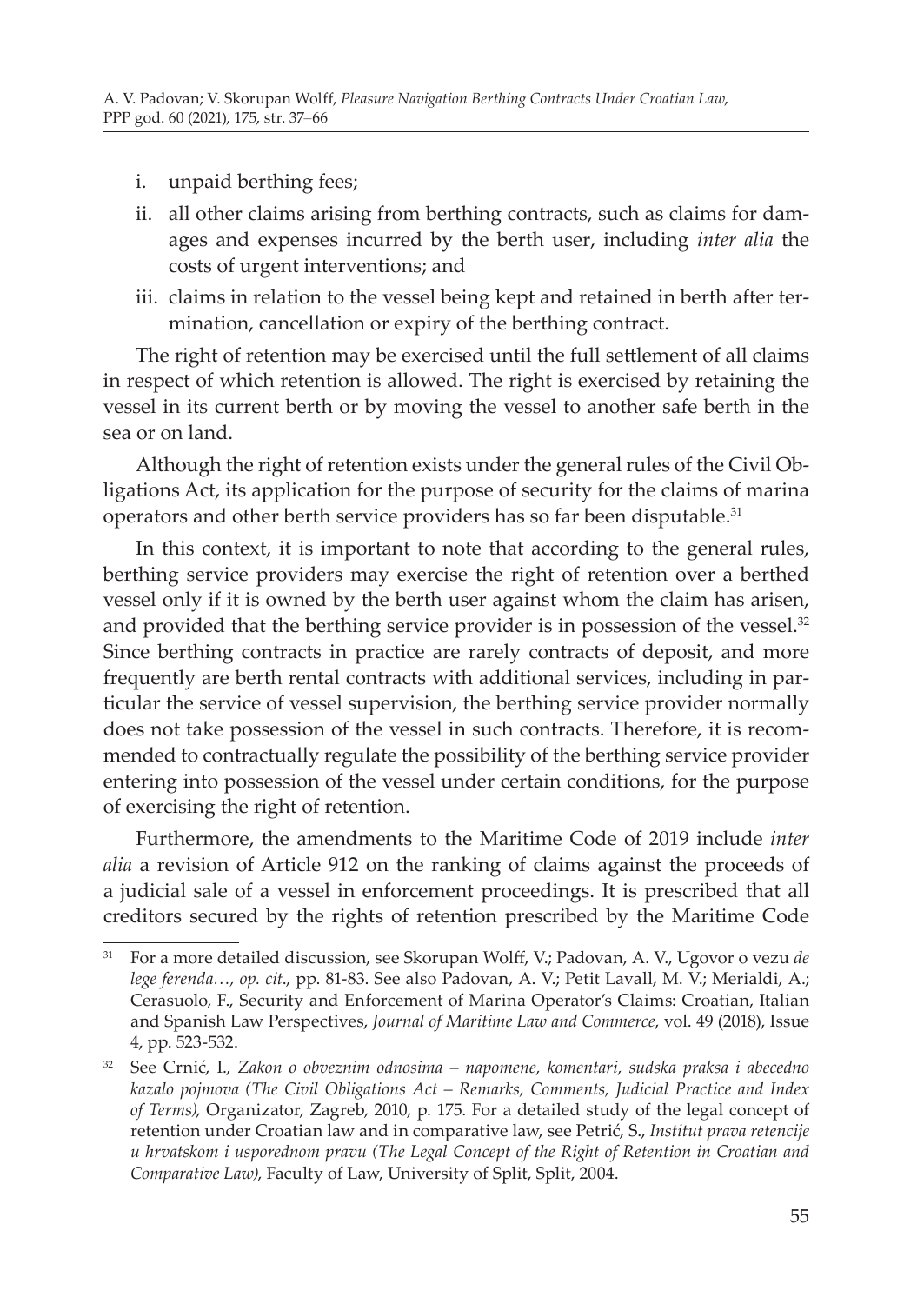rank higher than hypothecary creditors. Consequently, this includes berthing service providers in respect of their claims arising from or in relation to berthing contracts. Previously, this category of creditors included only ship repairers and shipbuilders, as they were the only creditors secured by the *ex lege* right of retention under the Maritime Code.

In the case that the berth user is not the owner of the vessel, it is now possible to arrest the vessel in respect of which the claim has arisen based on a maritime lien according to Article 953, para. 2 of the Maritime Code. Namely, the amended Article 241, para. 1 of the Maritime Code on maritime liens expressly provides for a maritime lien securing all claims arising from port fees and dues, including all port fees charged in special purpose ports such as nautical tourism ports.<sup>33</sup>

# **6. BERTH USER OBLIGATIONS AND LIABILITY**

a) Using the Berth in Accordance with the Contract and its Purpose

The berth user is obliged to use the berth in accordance with the contract and its purpose (Maritime Code, Art. 673 o)). This is an implementation of the general principle of contract law, i.e. *pacta sunt servanda*. A berthing contract always regulates the purpose of the berth and the way in which the berth must be used. Therefore, a berth user must respect these contractual terms and conditions. For example, if according to a berthing contract the berth is intended for private use, the berth user must not use the berth for commercial purposes. In particular, it

<sup>33</sup> In domestic judicial practice, prior to the amendments to the Maritime Code of 2019, it was disputable whether marina operator berthing fees were protected by a maritime lien and whether marina operator claims for berthing fees were considered maritime claims for which a vessel arrest could be ordered. In its most recent decisions, the High Commercial Court took the position that, unlike public port operator claims for various port charges and dues, marina operator claims for berthing fees were not protected by a maritime lien. See e.g. High Commercial Court of the Republic of Croatia: Pž-263/15-3, 26 January 2015. This position has been heavily criticised by maritime lawyers and academics in Croatia mostly because it discriminates between public and private port operators without a justified reason. For a detailed discussion on the issue of the arrest of pleasure craft for the purpose of securing claims for berthing fees, and on the question of whether such claims are privileged claims under the Maritime Code, see Padovan, A. V.; Tuhtan Grgić, I., Is the Marina Operator's Berthing Fee a Privileged Claim under the Croatian Maritime Code?, *Il Diritto Marittimo,* CXIX (2017), II, pp 366-399; Padovan, A. V., Arrest of a Yacht in a Croatian Court for the Purpose of Securing a Marina Operator's Claim, Ćorić, D.; Radionov, N.; Čar, A. (Eds.), *Conference Book of Proceedings of the 2nd International Conference on Transport and Insurance Law, INTRANSLAW Zagreb 2017*, Faculty of Law, University of Zagreb, Zagreb, 2017, pp. 379-406; Padovan, A. V.; Petit Lavall, M. V.; Merialdi, A.; Cerasuolo, F., *op. cit*., pp. 532-543.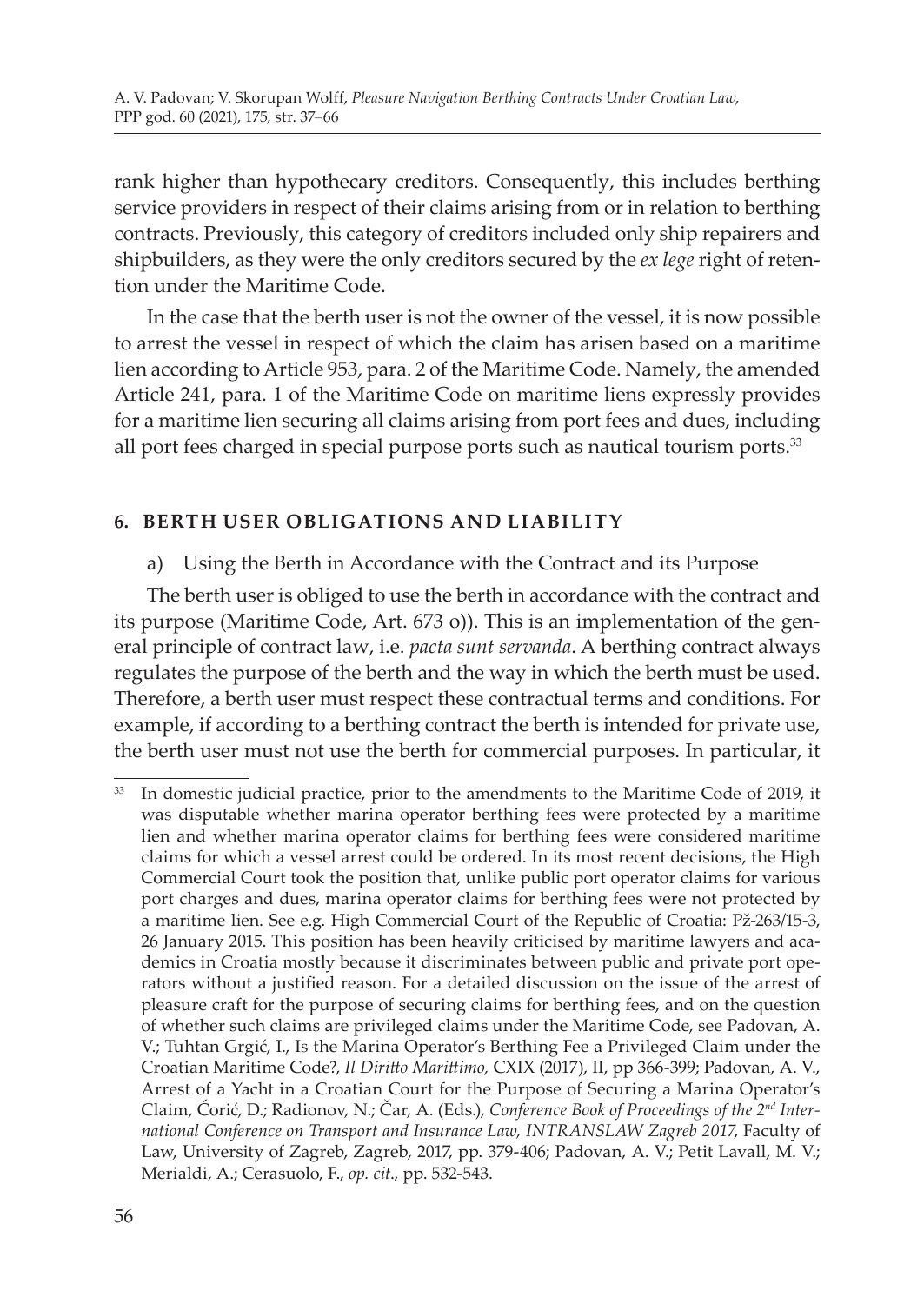would be a breach of the contract to use the berth for the accommodation of a vessel engaged in chartering. Furthermore, it would be a breach to place another vessel in the berth instead of the one for which the berth was allocated.

A special provision forbids a berth user to assign the berth to a third party (Maritime Code, Art. 673 o), para. 2). Unlike most of the provisions regulating berthing contracts, this is a mandatory rule as it complies with mandatory administrative rules regulating the regime of the public maritime domain<sup>34</sup> and the provision of nautical tourism services.<sup>35</sup>

It is further stipulated that a berth user is under a duty to act with due care when performing the contract (Maritime Code, Art. 673 o), para. 1). The standard of care to be applied corresponds to the legal standard of *bonus pater familias* in the case of berths for private use or otherwise the legal standard of a reasonable businessperson.36

As regards a berth user's contractual liability for breach of contractual obligations, the general rules of contract law contained in Articles 342 – 349 of the Civil Obligations Act apply accordingly, and the rules of the same Act on thirdparty liability apply *mutatis mutandis*. A berth user is liable for damage caused by breaching the contract, in particular if the berth has been used in a manner or for a purpose contrary to the contract. In this respect, a berth user is responsible for their personal acts or omissions as well as for those of their agents, employees, independent sub-contractors and persons who they have authorised to use the vessel.

In practice, it is usually sufficient that a berthing service provider warns the berth user about a breach and requests them to stop it, after which the parties continue performing the contract in their common interest of maintaining the contract. Therefore, it is stipulated that only a repeated breach after the berthing service provider's warning may entitle the berthing service provider to terminate the contract unilaterally (Maritime Code, Art. 673 o), para. 4). A berthing service provider also has a right to claim damages for breach of contract. It is prescribed that in the case of a breach, the berthing service provider must first give a warning to be able to terminate the contract in order to ensure that there is some clear evidence of breach. The berthing service provider is bound to express

<sup>34</sup> E.g. Articles 2, 6, 7, 16 of the MDSPA, prescribing mandatory requirements for the commercial exploitation of the maritime domain.

 $35$  Articles  $84 - 89$  of the TSA, prescribing mandatory requirements for the providers of nautical tourism services.

<sup>&</sup>lt;sup>36</sup> For an explanation of the legal standards of due care under Croatian law, see Gorenc, V. *et. al*., *op. cit*. p. 23.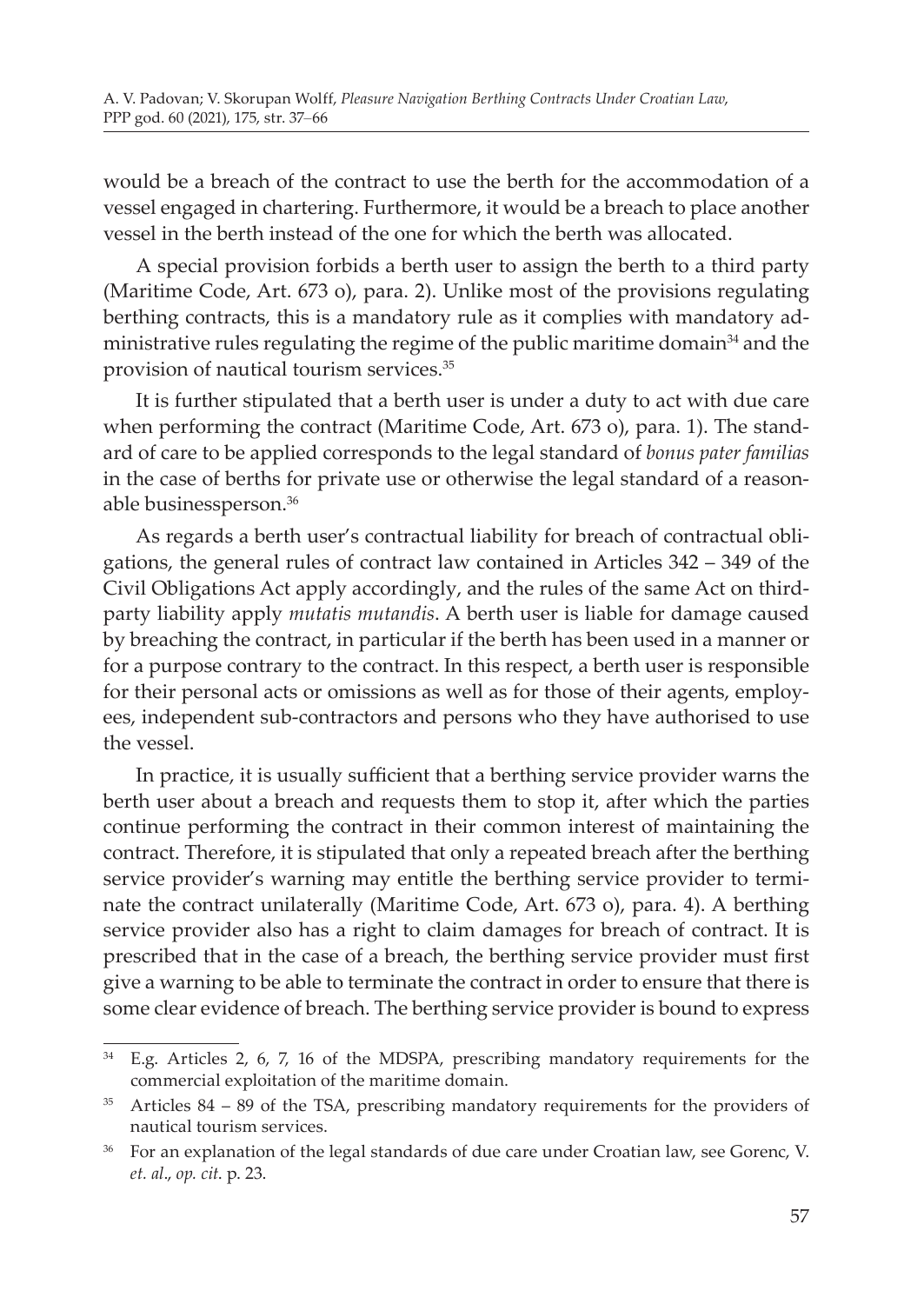a complaint against the breach and record it. Only thereafter can they execute the right to terminate the contract, provided that the berth user has continued with the respective breach. According to the general rules of the Civil Obligations Act, the contract is terminated when the berth user receives the notice of termination<sup>37</sup>

# b) Maintenance of the Vessel and its Equipment

The berth user's duty to maintain the vessel and its equipment is emphasised as being particularly important, especially due to the common erroneous assumption found in practice that a berthing contract is necessarily a contract of deposit and custody of the berthed vessel. Therefore, it is important to point out that a salient feature of a berthing contract is that it is the continuous duty of the berth user and not of the berthing service provider to maintain and keep the vessel and all its equipment in a sound and seaworthy condition. This is in line with one of the important principles of maritime law, according to which the shipowner's duty to maintain the vessel in a seaworthy condition is nondelegable, in the sense that the shipowner always remains fully responsible for the vessel's seaworthiness.<sup>38</sup>

On the other hand, in a contract of deposit, it is the depositary's primary and main obligation to safeguard and safely keep the deposited object, and this obligation reflects the main purpose of the contract (lat. *causa*).39 Safekeeping or safeguarding of another's property is an obligation also found in other contracts such as lease, rental, loan, repair contracts, etc. However, in these contracts, the obligation of safekeeping or safeguarding is a collateral obligation and does not represent the main purpose for which the contract is concluded.40

In particular, a berth user is obliged to equip the vessel with adequate berthing lines and fenders and other berthing equipment, to prepare the vessel for layup during the winter season (conserving the engines, covering the vessel with tarpaulin, etc.) and continuously to take care of the vessel's technical soundness and its maintenance. This includes *inter alia* complying with the regular technical check-ups necessary for the vessel's certification, and ensuring that the crew on board the vessel is qualified, adequately trained and licensed. It also includes the duty to have up-to-date compulsory insurance for the vessel.

<sup>37</sup> *Ibid*, p. 892.

<sup>38</sup> Skorupan Wolff, V.; Padovan, A. V., Ugovor o vezu *de lege ferenda…, op. cit*.*,* p. 72.

<sup>39</sup> Gorenc, V. *et. al*., *op. cit.,* p. 1121. See also Supreme Court, Rev-1422/82, 19 October 1982.

<sup>40</sup> See Crnić, I., *op. cit*., pp. 907-908.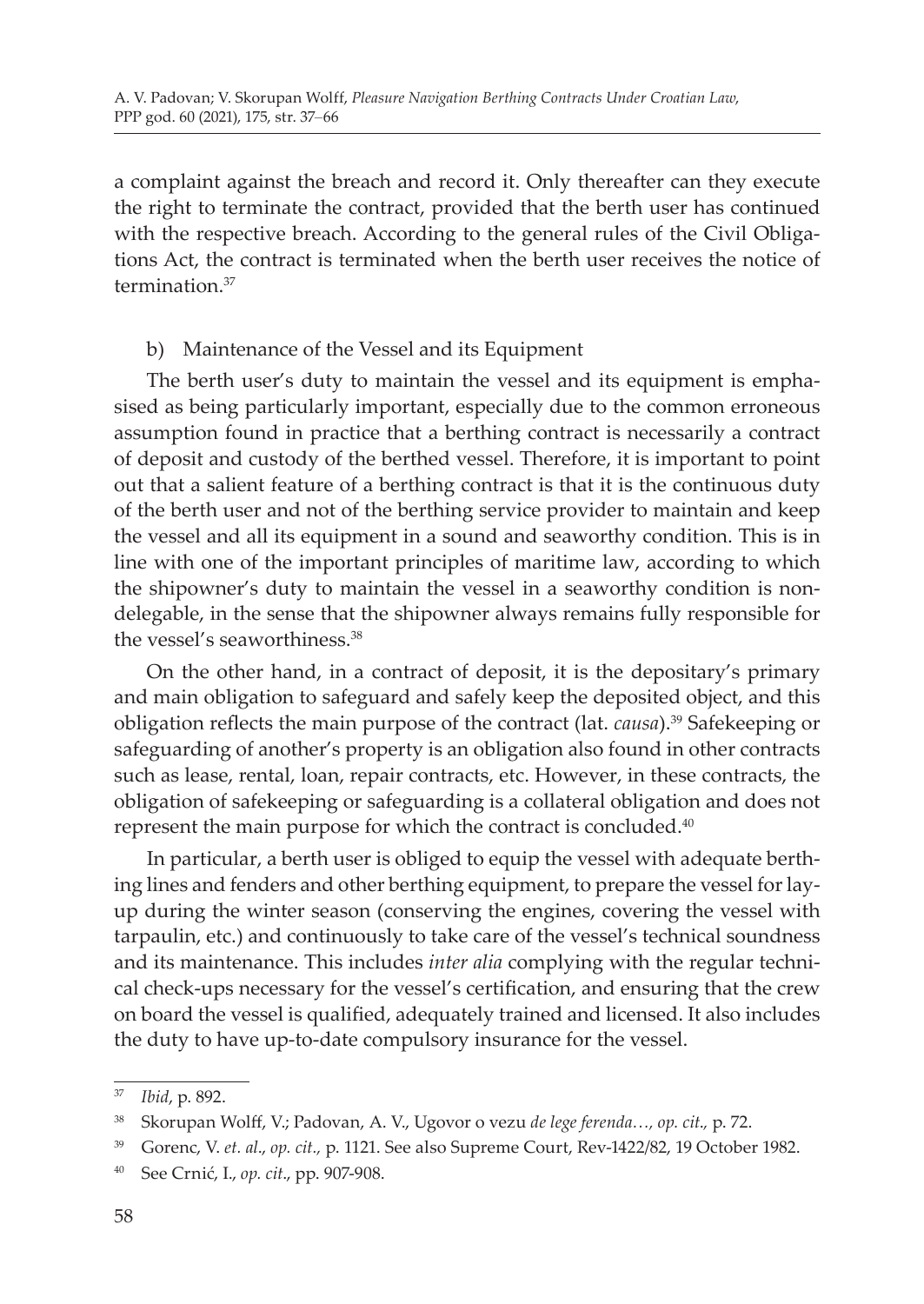As already mentioned, the obligation to maintain the vessel in a seaworthy condition is a continuous duty. The standard of care expected from the berth user is the one of a *bonus pater familias*, or of a reasonably careful businessperson where applicable, e.g. if the berth user is a chartering company or yacht manager, etc. (Maritime Code, Art. 673 p)).

It is prescribed that a breach of this contractual obligation entitles the berthing service provider to terminate the contract unilaterally. Naturally, it may also give rise to a claim for damages against the berth user (Maritime Code, Art. 673 p), para. 2).

The general terms and conditions of the berthing contracts of Croatian marina operators usually contain a clause enabling the berthing service provider to replace missing, damaged or otherwise inadequate berthing lines or fenders without the prior notice or approval of the berth user and at the berth user's expense. The purpose of such clauses is to keep the contract in force and ensure safety and order in the port.<sup>41</sup>

Finally, as discussed above, a berthing service provider also has the right to intervene in the case of an emergency by undertaking extraordinary reasonable measures in respect of a berthed vessel for the purpose of safety or preventing or minimising potential damage to the vessel, other vessels in the port, people, the environment, port infrastructure, etc.<sup>42</sup>

c) Payment of Berthing Fees

A berthing fee is an essential element of a berthing contract, and its main economic purpose. Therefore, it is important that the berth user pays the fee in a timely manner and as determined by the contract. It is prescribed that in the absence of a contractual provision, the berth user shall pay the berthing fee in a manner that is customary in the place where the berth is located (Maritime Code, Art. 673 r), para. 1).

Payment of the berthing fee is the berth user's main obligation under a berthing contract, and therefore it is prescribed that a berthing service provider may cancel the contract without respecting any period of notice if the berth user defaults on payment of two consecutive instalments or of a substantial part of the berthing fee (Maritime Code, Art. 673 r), para. 2). If, however, the berth user settles the debt prior to receiving the notice of cancellation, the berthing contract shall remain in force (Maritime Code, Art. 673 r),

<sup>41</sup> Skorupan Wolff, V.; Padovan, A. V., Ugovor o vezu *de lege ferenda…, op. cit.,* p. 73.

<sup>42</sup> See *supra*, para. 5.c.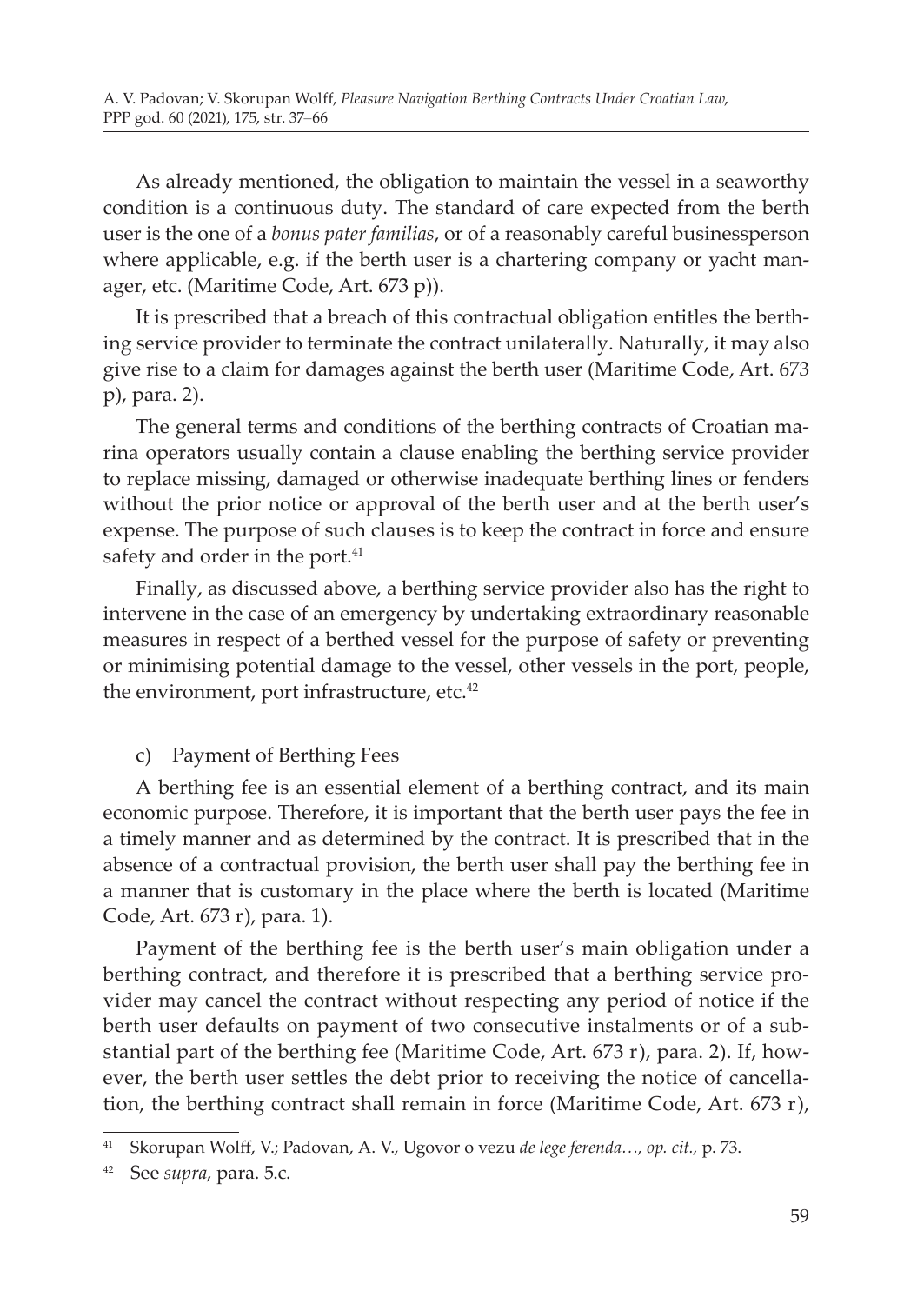para. 3). In any case, a berth user who defaults owes all the default interest pursuant to Article 29, para. 1 of the Civil Obligations Act.<sup>43</sup>

# **7. DURATION OF A BERTHING CONTRACT**

#### a) Tacit Renewal of a Berthing Contract

A berthing contract is always concluded for a defined period and expires with the lapsing of the contract period. If a vessel remains berthed after the expiry of the contract, and there are no contractual provisions or relevant clauses in the berthing service provider's general terms and conditions on this matter, the question arises as to what would be the legal nature of the relationship between the berthing service provider and the owner of the vessel after the expiry of the contract. Without a specific legislative solution, various legal concepts of the general law on civil obligations would come into play, including the rules on quasi-contracts and tort law principles. Therefore, it was considered important to regulate this situation, which is likely to happen in practice, especially in relation to permanent berthing contracts. It is now expressly prescribed that in the case of a vessel remaining berthed or if the berth user continues to use the berth after the expiry of the contract, the contract shall be tacitly renewed for the same duration and under the valid terms and conditions of the berthing service provider, unless the berthing service provider objects thereto (Maritime Code, Art. 673 t)).

This legislative presumption contributes to legal certainty, and it logically follows from the principle that a berthing contract is an informal, consensual type of contract. The bilateral continuation of performance after the contract has expired can be interpreted as an implicit sign of consent by both parties to be bound by the same contract under the same terms and conditions. However, contract renewal does not take place if the berthing service provider objects to it by clearly expressing the position that they do not wish to continue to be bound by the contract.

The new provisions on berthing contract renewal ensure more certainty regarding the berthing service provider's claims for berthing fees. On the other hand, the provisions also provide legal certainty in favour of the berth user, since in the absence of the berthing service provider's objection, the berth user will be able to rely on the contract and the berthing service provider's duty to perform their contractual obligations. However, it should be noted that the re-

<sup>43</sup> Skorupan Wolff, V.; Padovan, A. V., Ugovor o vezu *de lege ferenda…, op. cit.,* p. 74.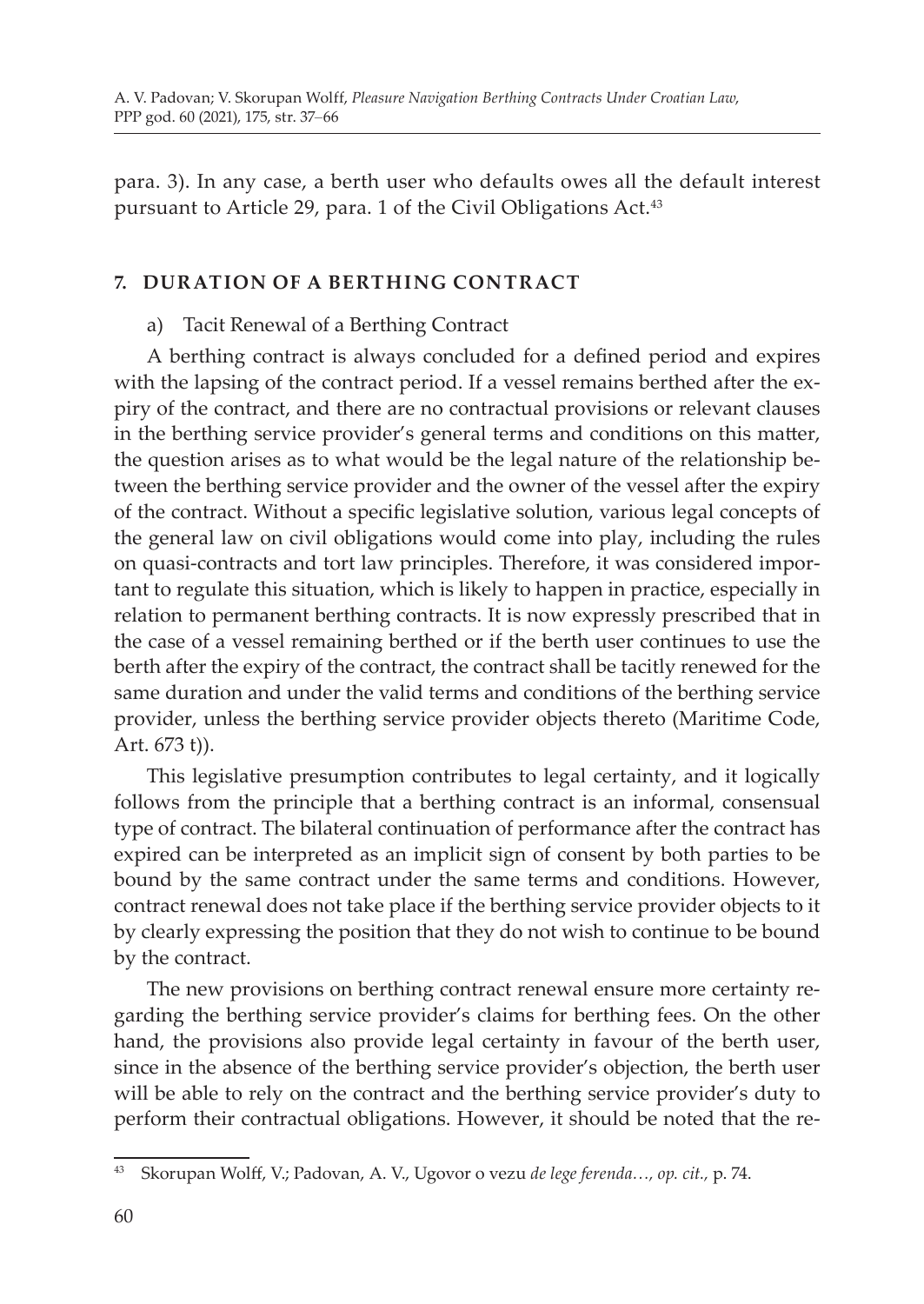spective legal provisions are of a dispositive nature, which means that the parties are free to contract differently, and in particular berthing service providers are free to regulate this issue differently under the general terms and conditions of their berthing contracts.

Furthermore, to prevent potentially unfair contract terms on tacit contract renewal, a suggestion *de lege ferenda* of the authors is to prescribe that when a berthing contract provides for tacit contract renewal, unless either of the parties gives timely and express notice to the contrary, the notice period should be reasonable and should not create an imbalance between the parties. In particular, the main berthing contract terms for the following contract period must be made known to the berth user prior to the expiry of the notice period. Finally, it is desirable to prescribe that a contractual provision on tacit renewal containing an unreasonable notice period, e.g. such that it expires prior to the berthing service provider publishing the service prices for the next contract period, shall be null and void.

# b) Ending a Berthing Contract

According to the new provisions of the Maritime Code, a berthing contract ends: a) upon the expiry of the contract period, b) upon its cancellation, c) upon destruction of the vessel, or d) upon destruction of the respective berth, unless the berthing service provider reassigns the vessel to another adequate berth in the same area (Maritime Code, Art. 673 v)).

As for the expiry of the contract period, it is now prescribed that a berthing contract is a contract for a defined period, and upon its expiry the berth user must remove the vessel from the berth, i.e. they must free up the berth (Maritime Code, Art. 673 š)). In the business practice of Croatian marina operators, we have seen half-day or daily berths that can last up to several days (transit berths), halfyear berths, winter berths and annual berths (permanent berths). Permanent berthing contracts are most frequently concluded for a period of one year, with the possibility of tacit renewal. There are examples of berth users renewing their berthing contracts in Croatian marinas continuously for many years, sometimes even up to 30 years. In practice, permanent berth contracts are always concluded for a defined period, and if the parties do not define the contract period, a logical conclusion should be that they have agreed on a transit berth of the shortest period available according to the berthing service provider's price lists and general terms and conditions.<sup>44</sup>

<sup>44</sup> Skorupan Wolff, V.; Padovan, A. V., Ugovor o vezu *de lege ferenda…, op. cit*., p. 87.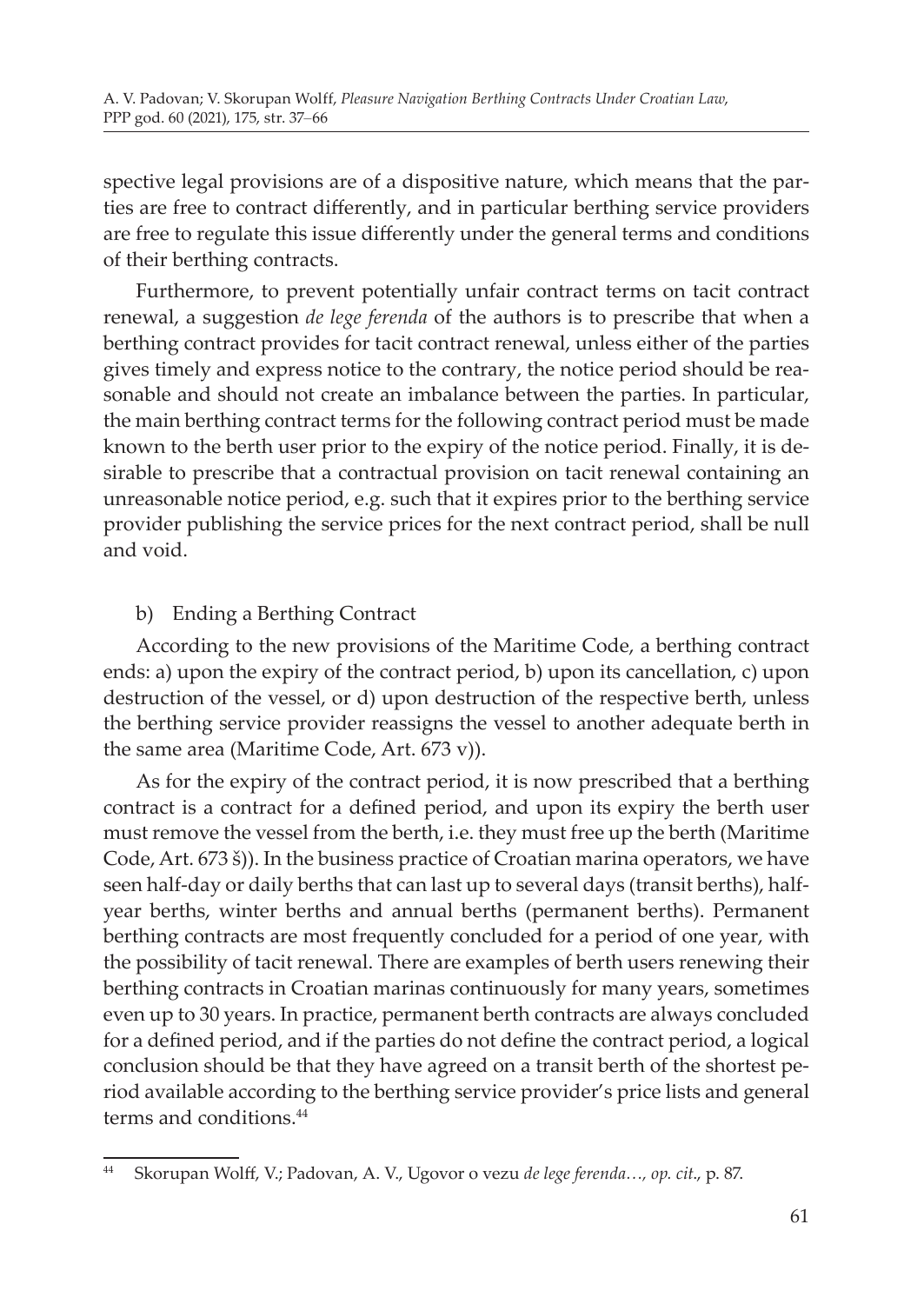As for cancellation, it is prescribed that both parties may unilaterally cancel a permanent berthing contract subject to the cancellation notice period defined by the contract (Maritime Code, Art. 673 u)). No special form of notice is required by law. Cancellation takes effect upon the expiry of the notice period. The notice period runs from the moment when the counter party receives the cancellation notice. If the cancellation notice period is not defined by the contract or by the local customs of the trade, the period shall last 30 days (Maritime Code, Art. 673 u), para. 2). The general rules contained in Article 212 of the Civil Obligations Act apply, i.e. cancellation can be effected at any moment but not at an inopportune time. This means that the cancellation must not place the counterparty in a position in which they can suffer damage due to the fact that the obligation to perform has ceased. Upon cancellation, the parties are entitled to request from each other anything that has become due before the obligation ceased with the expiry of the cancellation notice period.<sup>45</sup> It is noted that a unilateral cancellation of a permanent berthing contract subject to a cancellation notice period should be distinguished from cancellation due to default in the payment of the berthing fee.<sup>46</sup>

Finally, it is prescribed that a berthing contract ends upon the total destruction of the subject matter of the contract, i.e. the vessel or the respective berth, regardless of the cause of destruction (Maritime Code, Art. 673 v)). This, however, does not interfere with the right to claim damages from the contracting party liable for the destruction of the subject matter. The idea behind these provisions is that due to the destruction of the subject matter of the contract, it becomes impossible to perform the contractual obligations, and therefore the contract ends. Accordingly, the destruction of the berth is not in itself sufficient for the contract to end automatically. It must be combined with the fact that it is impossible for the berthing service provider to allocate another adequate berth for the accommodation of the respective vessel in the same berthing area. Only then does the berthing service provider's performance under the contract become impossible and the contract ends at that point by virtue of law.

# **8. CONCLUSION**

With the intensive development of nautical tourism in Croatia and the strategic interest of the State in this branch of the economy, berthing contracts have become an important legal topic. On the other hand, there has been a lot of legal

<sup>45</sup> Gorenc, V. *et al., op. cit*., p. 320.

<sup>46</sup> See *supra*, para. 6. c).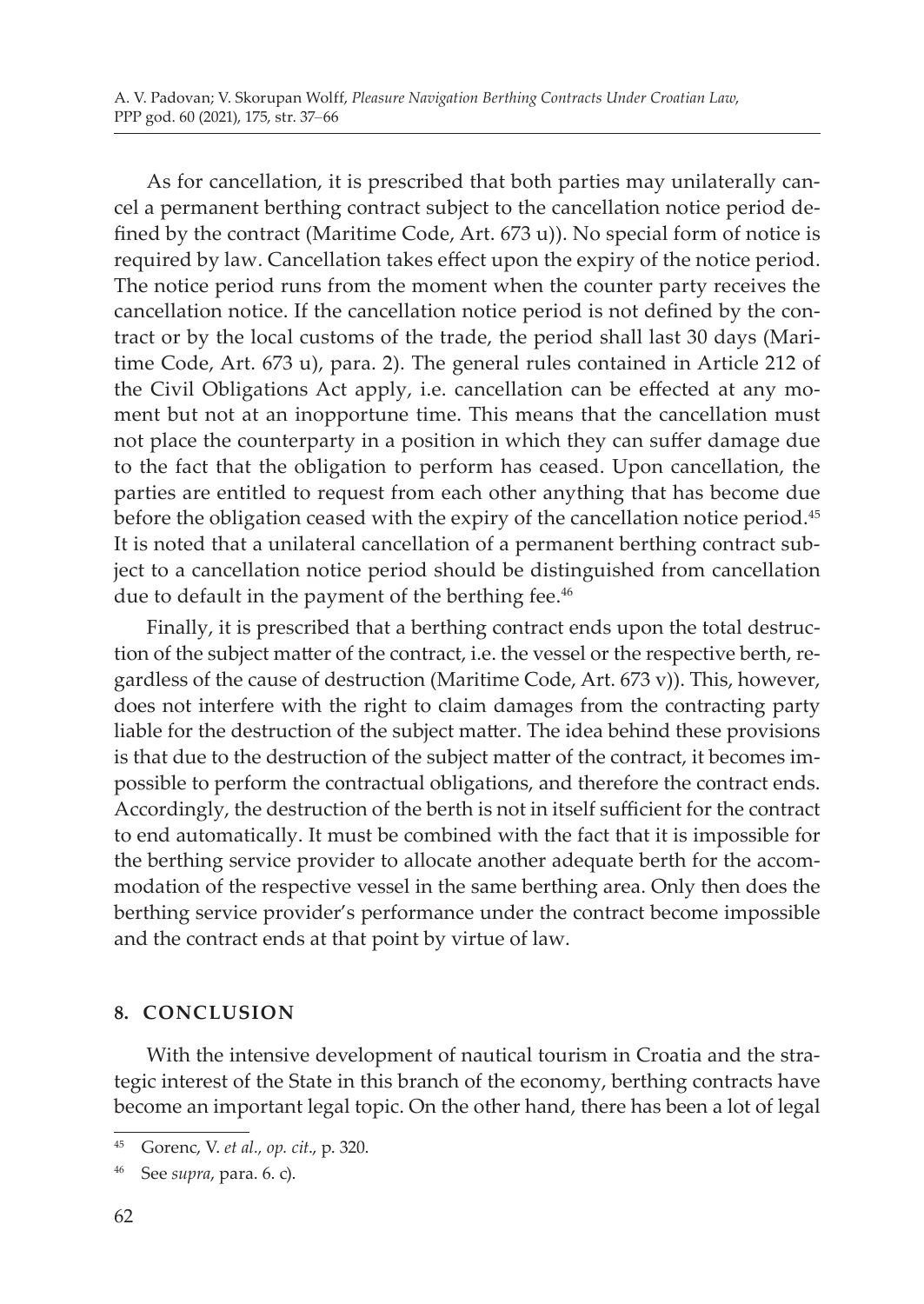uncertainty regarding the interpretation of the general terms and conditions of the berthing contracts of Croatian marina operators and other berthing service providers, which is reflected in non-uniform judicial practice, non-standardised specialist legal terminology, and unclear and imprecise contract clauses used in practice.

The research as part of the DELICROMAR project led to the conclusion that the standardisation of berthing contracts used in pleasure navigation was both possible and desirable, considering that there was a substantial level of similarity in business practice in providing berthing services. Furthermore, it was assessed that legislative regulation of this type of contract would be justified and beneficial in terms of legal certainty.

Therefore, the Ministry of the Sea, Transport and Infrastructure of the Republic of Croatia accepted the proposal and included the new provisions on berthing contracts in the draft Act on Amendments to the Maritime Code, which was submitted to Parliament in August 2018. These provisions were finally accepted by the legislator and they were incorporated in the revised Maritime Code by the adoption of the Act on Amendments to the Maritime Code of 2019. Consequently, berthing contracts in pleasure navigation became a new nominate contract in Croatian law. This definitely places berthing contracts in the domain of maritime law and sets a minimum legal standard in respect of the rights, obligations and liabilities of berthing service providers and berth users. It affirms the true nature of a berthing contract as a contract for the use of a safe berth, and not a contract of deposit of a berthed vessel with the berthing service provider as a depositary. However, the new legislative provisions allow for the possibility of contracting additional services and work, including in particular vessel supervision but possibly also vessel safeguarding and safekeeping services provided by the berthing service provider. The new provisions were designed predominantly as dispositive law, allowing the contracting parties to freely regulate their relationships according to their needs and expectations. However, in the absence of clear and precise contractual stipulations, the new legislative provisions will ensure more certainty in the interpretation of the contractual relationship.

In the opinion of the authors, the new legislative provisions on berthing contracts, as presented and analysed in this paper, successfully resolve the main legal issues arising in relation to berthing contracts in practice. In particular, they provide a precise definition of the contract and determine its essential elements and the scope and contents of the parties' rights and obligations. Furthermore, they establish a clear regime in terms of the berthing service provider's liability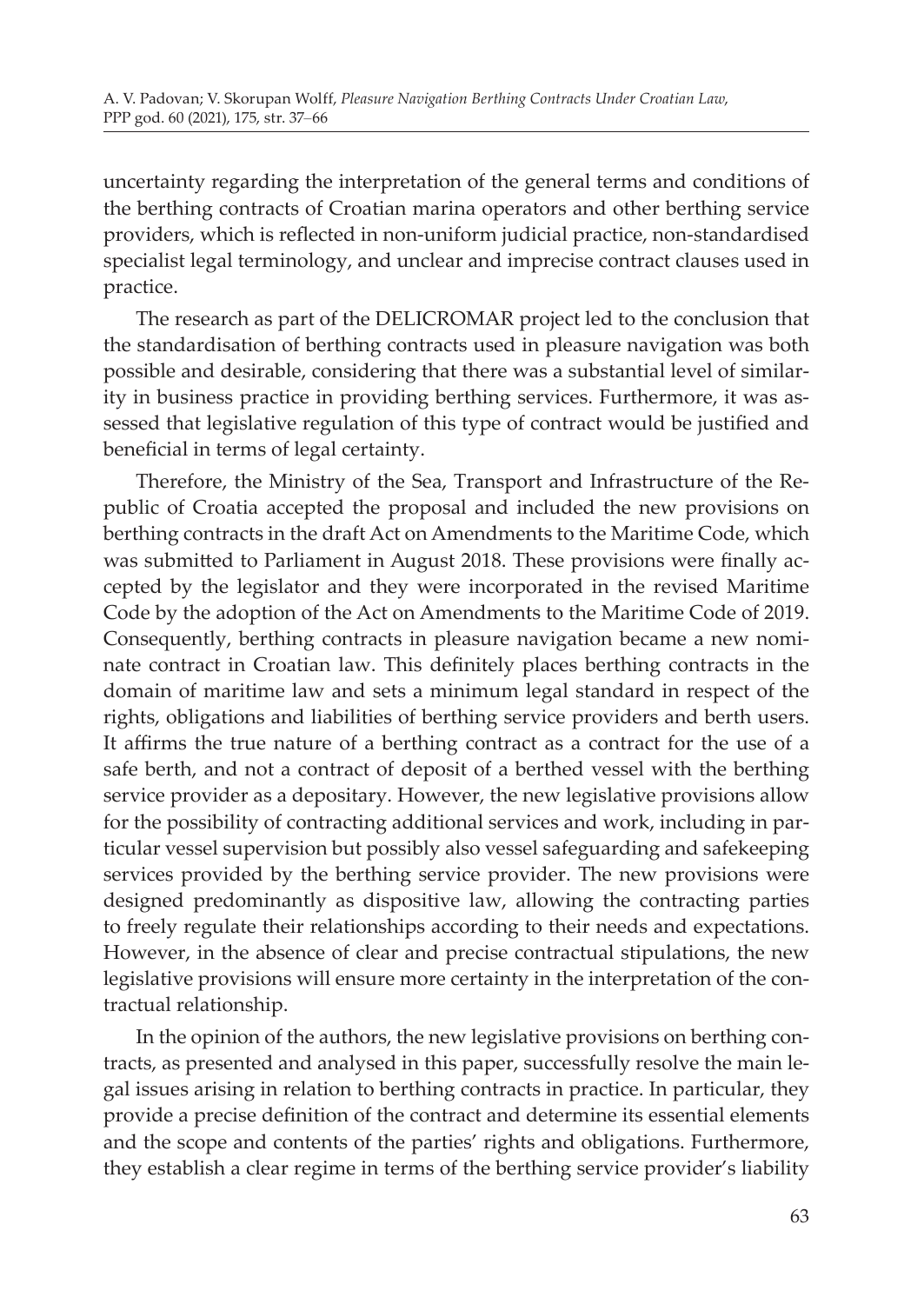for damage to or loss of a berthed vessel and for other potential contractual damage suffered by a berth user. Finally, they strive to establish a fair balance between the parties' rights and obligations, whereby the berthing service provider is mainly responsible for allocating and maintaining a safe berth for a particular vessel, whilst the berth user is responsible for paying a berthing fee and maintaining the vessel in a seaworthy condition.

#### **BIBLIOGRAPHY**

#### **Books:**

- 1. Crnić*,* I., *Zakon o obveznim odnosima napomene, komentari, sudska praksa i abecedno kazalo pojmova (The Civil Obligations Act – Remarks, Comments, Judicial Practice and Index of Terms)*, Organizator, Zagreb, 2010.
- 2. Gorenc, V. *et al., Komentar Zakona o obveznim odnosima (A Commentary on the Civil Obligations Act)*, Narodne novine, Zagreb, 2014.
- 3. Luković, T. *et al.*, *Nautički turizam Hrvatske (Nautical Tourism of Croatia)*, Redak, Split, 2015.
- 4. Petrić, S., *Institut prava retencije u hrvatskom i usporednom pravu (The Legal Concept of the Right of Retention in Croatian and Comparative Law)*, Faculty of Law, University of Split, Split, 2004.
- 5. Slakoper, Z.; Gorenc, V., *Obvezno pravo: Opći dio sklapanje, promjena i prestanak ugovora (The Law of Obligations: General Part – Contract Conclusion, Alteration and Termination)*, Novi informator, Zagreb, 2009.
- 6. Barbić, J.; Padovan, A. V.; Skorupan Wolff, A. V. (Eds.), *Novi pravni režim za marine (The New Legal Regime for Marinas)*, Nakladnički niz *Modernizacija prava*, knjiga br. 47, Hrvatska akademija znanosti i umjetnosti, Zagreb, 2019.

# **Articles:**

- 1. Ćorić, D., Application of Non-Contractual Liability of Shipowner and Ship Operator Prescribed by the Maritime Code on Yachts and Boats, *Conference Book of Proceedings of the 2nd Adriatic Maritime Law Conference, 2nd AMLC 2017, Comparative Maritime Law*, vol. 57 (2018), no. 172, pp. 131-147.
- 2. Padovan, A. V., Marina Operator's Liability Arising from Berthing Contracts and Insurance Matters, *Comparative Maritime Law*, vol. 52, no. 167, 2013, pp. 1-35.
- 3. Padovan, A. V., Arrest of a Yacht in a Croatian Court for the Purpose of Securing a Marina Operator's Claim, Ćorić, D.; Radionov, N.; Čar, A. (Eds.), *Conference Book of Proceedings of the 2nd International Conference on Transport and Insurance Law, INTRANSLAW Zagreb 2017*, Faculty of Law, University of Zagreb, Zagreb, 2017, pp. 379-406.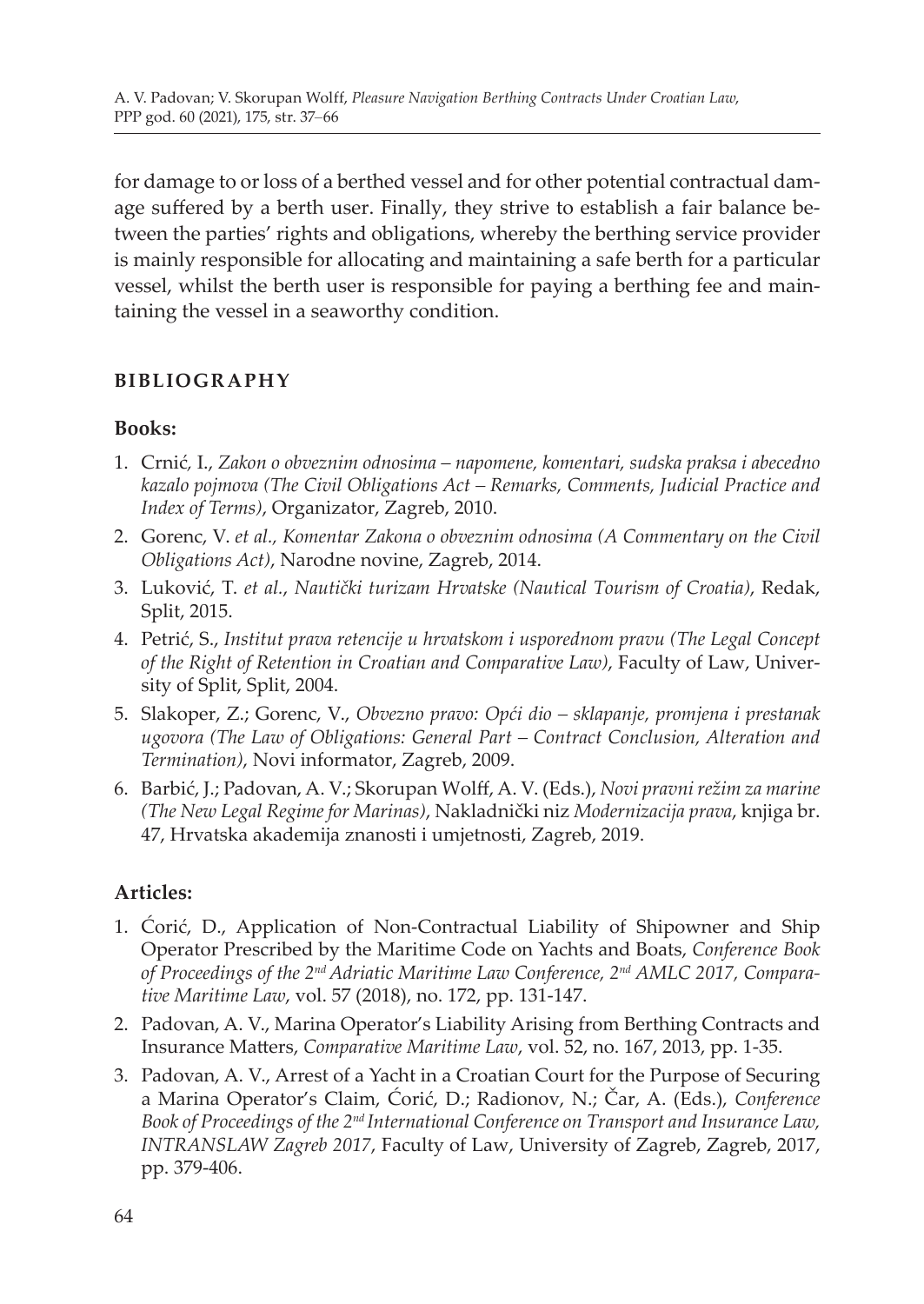- 4. Padovan, A. V.; Petit Lavall, M. V.; Merialdi, A.; Cerasuolo, F., Security and Enforcement of Marina Operator's Claims: Croatian, Italian and Spanish Law Perspectives, *Journal of Maritime Law and Commerce*, vol. 49 (2018), Issue 4, pp. 515-579.
- 5. Padovan, A. V.; Skorupan Wolff, V., The Effect of the Craft's Sinking on the Contractual Relationship of the Parties to the Contract of Berth and Deposit of a Pleasurecraft, *Conference Book of Proceedings of the 2nd Adriatic Maritime Law Conference, 2nd AMLC 2017, Comparative Maritime Law,* vol. 57 (2018), no. 172, pp. 149-175.
- 6. Padovan, A. V.; Tuhtan Grgić, I., Is the Marina Operator's Berthing Fee a Privileged Claim under the Croatian Maritime Code?, *Il Diritto Marittimo*, CXIX (2017), II, pp. 366-399.
- 7. Skorupan Wolff, V.; Padovan, A. V., Are there any Elements of the Contract of Custody in the Marina Operators' Contracts of Berth?, in Ćorić, D., Radionov, N., Čar, A. (Eds.), *Conference Book of Proceedings of the 2nd International Conference on Transport and Insurance Law, INTRANSLAW Zagreb 2017*, Faculty of Law, University of Zagreb, Zagreb, 2017, pp. 313-353.
- 8. Skorupan Wolff, V.; Padovan, A. V., Ugovor o vezu *de lege ferenda*, in Barbić, J. (Ed.), *Pravni okvir za luke nautičkog turizma* (*The Legal Framework for the Nautical Tourism Ports)*, Nakladnički niz *Modernizacija prava*, knjiga br. 42, Hrvatska akademija znanosti i umjetnosti, Zagreb, 2018, pp. 41-93.
- 9. Skorupan Wolff, V.; Padovan, A. V., Standardizirani modeli ugovora o vezu za hrvatske marine kao korak naprijed in Barbić, J.; Padovan, A. V.; Skorupan Wolff V. (Eds.), *Novi pravni režim za marine (The New Legal Regime for Marinas)*, Nakladnički niz *Modernizacija prava*, knjiga br. 47, Hrvatska akademija znanosti i umjetnosti, Zagreb, 2019, pp. 127-195.
- 10. Padovan, A. V.; Petit Lavall, M. V.; Casciano, D., Marina Operator Berthing Contracts from a Comparative Law Perspective, *Revista de Derecho del Transporte*, 23 (2019), pp. 39-97.

# **Legislation:**

- 1. The Maritime Domain and Seaports Act, *Official Gazette*, nos. 158/2003, 100/2004, 141/2006, 38/2009, 123/2011, 56/2016.
- 2. The Maritime Code, *Official Gazette*, nos. 181/2004, 76/2007, 146/2008, 61/2011, 56/2013, 26/2015, 17/2019.
- 3. The Act on Amendments to the Maritime Code, *Official Gazette* no. 17/2019.
- 4. The Civil Obligations Act, *Official Gazette*, nos. 33/2005, 41/2008, 125/2011, 75/2015.
- 5. The Tourism Services Act, *Official Gazette*, no. 130/2017.
- 6. The Criminal Code, *Official Gazette*, nos. 125/2011, 144/2012, 56/2015, 61/2015, 101/2017.